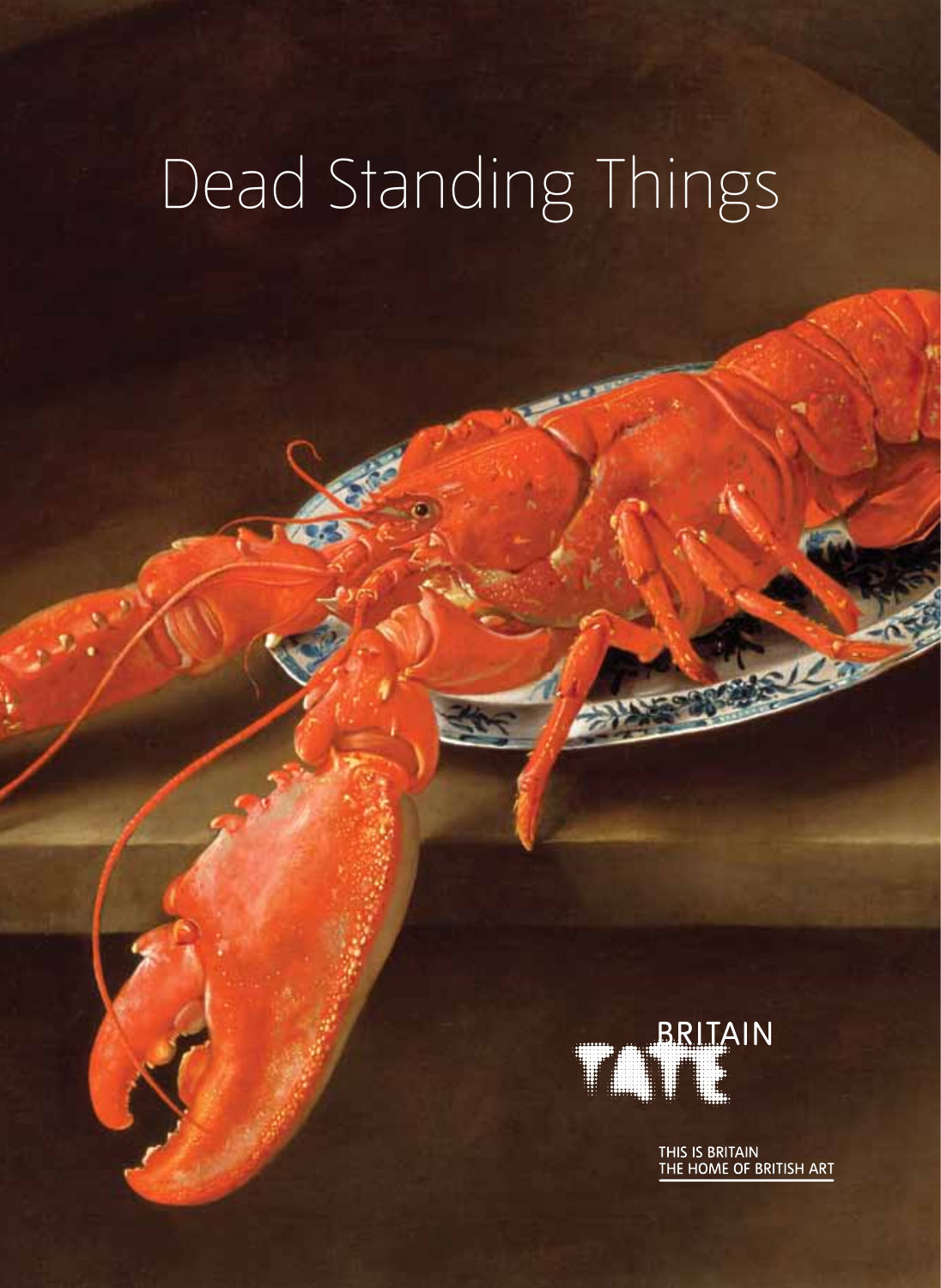Dead Standing Things Still Life Painting in Britain 1660 –1740

Edited by Tim Batchelor

With contributions by Caroline Good, Claudine van Hensbergen, Peter Moore, and Debra Pring

First published 2012 on the occasion of the display *Dead Standing Things: Still Life 1660 –1740* Tate Britain 21 May – 16 September 2012

**BP British Art Displays** Supported by BP



Cover image: Charles Collins *Lobster on a Delft Dish* (detail) 1738 Tate

© Tate 2012

# Still Life Painting in Britain 1660 –1740

A familiar genre today, still life painting was established as an art form in Britain in the late seventeenth century. Like the majority of British art from this period, the genre was introduced through the work and influence of incomer artists, largely from the Netherlands. Still life painting had emerged there in the earlier part of the century, characterised by the detailed depiction of inanimate objects including fruit, flowers, dead game and jewels. It proved to be a successful new art form in the work of artists such as Willem Claesz Heda (1594 – c.1680), Jan Davidsz de Heem (1606 –1684) and Willem Kalf (1619 –1693), but was considered the lowest in the hierarchy of painting by connoisseurs and critics as it did not depict human emotions.

As the market in the Low Countries became increasingly saturated with still life paintings and the economic conditions in the Netherlands began to decline, Dutch artists travelled to Britain to seek new opportunities and consumers for their work. At the same time the old system of artistic patronage dominated by the wealthy elite was being augmented by newly emerging auctions, providing new opportunities for lesser known artists to sell their work. An increasing population of a 'middling' professional class began buying art to furnish their houses as part of their social advancement, the still life paintings of luxury goods reflecting their ambitions and aspirations.

#### **Early origins**

A few early examples of still life painting in Britain can be found in the first half of the seventeenth century. The English gentleman, gardener and amateur artist Nathaniel Bacon (1585 –1627) produced a series of kitchen scenes in the 1620s, including his *Cookmaid with Still Life of Vegetables and Fruit* (Tate), which depicts a buxom maid servant with an extensive still life arrangement of fruit and vegetables. The artist's knowledge of and proficiency in the genre almost certainly derived from his extensive travel in the Low Countries.

The first Dutch still life painter of note to practice in Britain was Johannes Torrentius (1589 –1644). Having been imprisoned in Haarlem for heresy and immorality, his freedom was secured by the British envoy Dudley Carleton, acting on behalf of Charles I. Torrentius was subsequently brought to London in 1630 to work at the royal court, but unfortunately none of his works from this period survive. An earlier work however, *Emblematic still life with flagon, glass, jug and bridle* (Rijksmuseum), dated 1614, carries the cipher of Charles I on its reverse indicating that it was once owned by the monarch.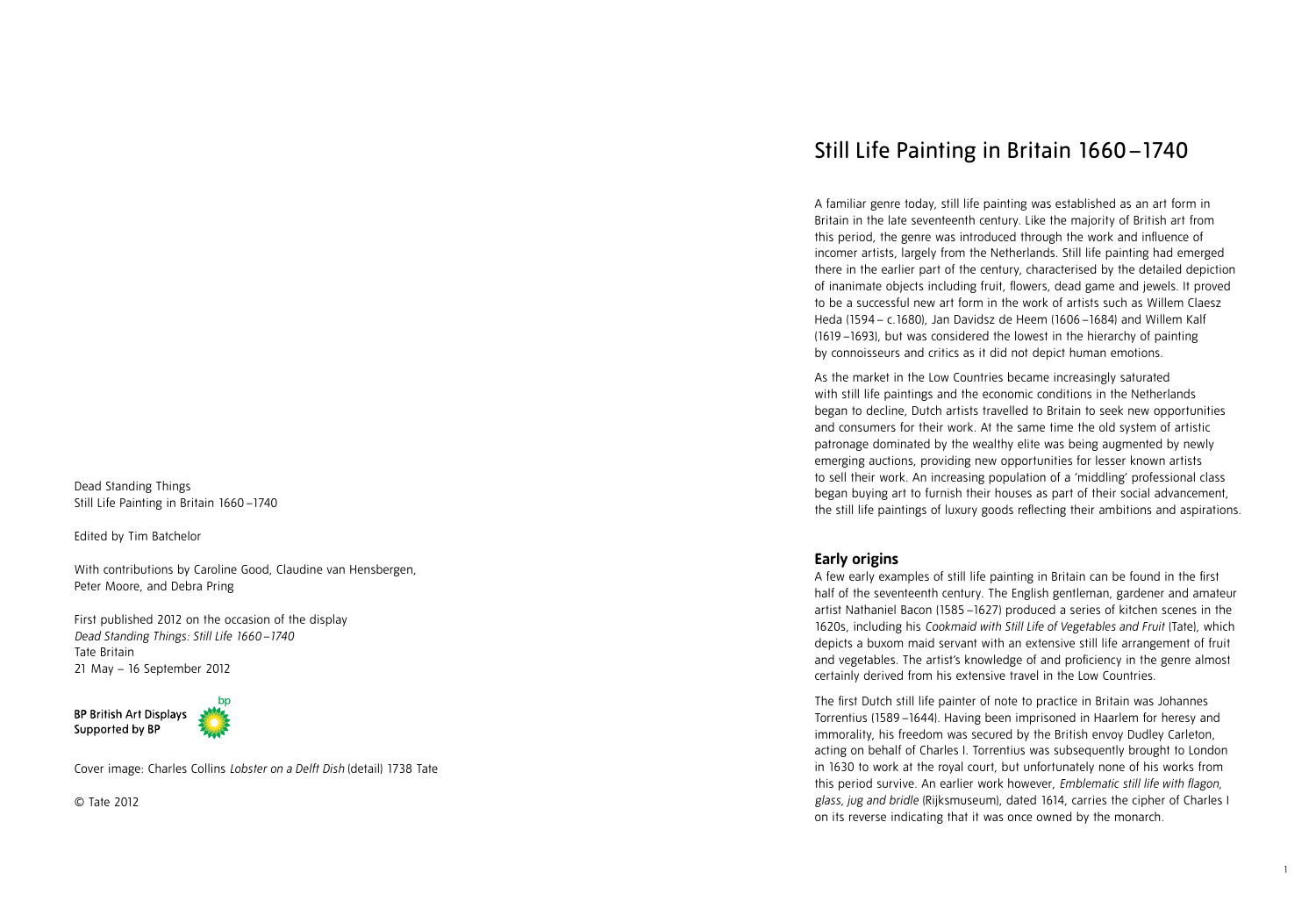

Pieter van Roestraten *Porringer, German Cup and Oysters* c.1680 Victoria and Albert Museum, London

Another Dutch painter, Simon Luttichuys (1610 –1661), is also recorded as active in England around this time, before moving back to the Netherlands in the 1640s. Born in London to Dutch parents and brought up as a child in the Netherlands, Luttichuys was well regarded for his still life painting by an early English commentator, William Sanderson, who recognised him by the anglicised name of 'Littlehouse'. However, the only recorded painting from Luttichuys's English period is a portrait of Bishop Thomas Morton at St. John's College, Cambridge, dating from 1637/8.

### **Popularity under Roestraten and Collier**

The popularity of still life painting grew rapidly in the years following the Restoration of Charles II in 1660. The first significant painter of still life active in Britain was Pieter van Roestraten (1630 –1700). Born in Haarlem, he trained in Amsterdam under Frans Hals from 1651–56, marrying his master's daughter Adriaentje. Roestraten moved to London with his wife probably at some point between 1663 and 1666, settling in James Street, Covent Garden. Roestraten's artistic training had been as a portrait painter, although he also produced genre scenes before concentrating on the still life paintings for which he is best known today. His decision to focus on still life may be explained in part by a contemporary account claiming that Sir Peter Lely, the leading portrait painter at the court, offered to introduce Roestraten to the king on the condition that he agree to not practice portrait painting in Britain.

Roestraten is particularly noted for his depictions of silverware, in which one or two prime objects are shown in realistic detail. The objects we see displayed in Roestraten's works may have belonged to wealthy families who commissioned the artist to paint a 'portrait' of the object, thus displaying and commemorating their own wealth and prosperity. As the taking of tea became increasingly fashionable among the wealthy in the later 1680s and 1690s, tea pots, tea canisters, porcelain cups, sugar and spices associated with the new beverage also became a regular feature of Roestraten's compositions. A notable British painter contemporary to Roestraten and producing work in a similar manner is Robert Robinson (1651–1706). Though catalogue sales from the period list scores of still life paintings by Robinson, only one has recently come to light. The mezzotints he produced, however, give a tantalising indication of what the paintings may have been like.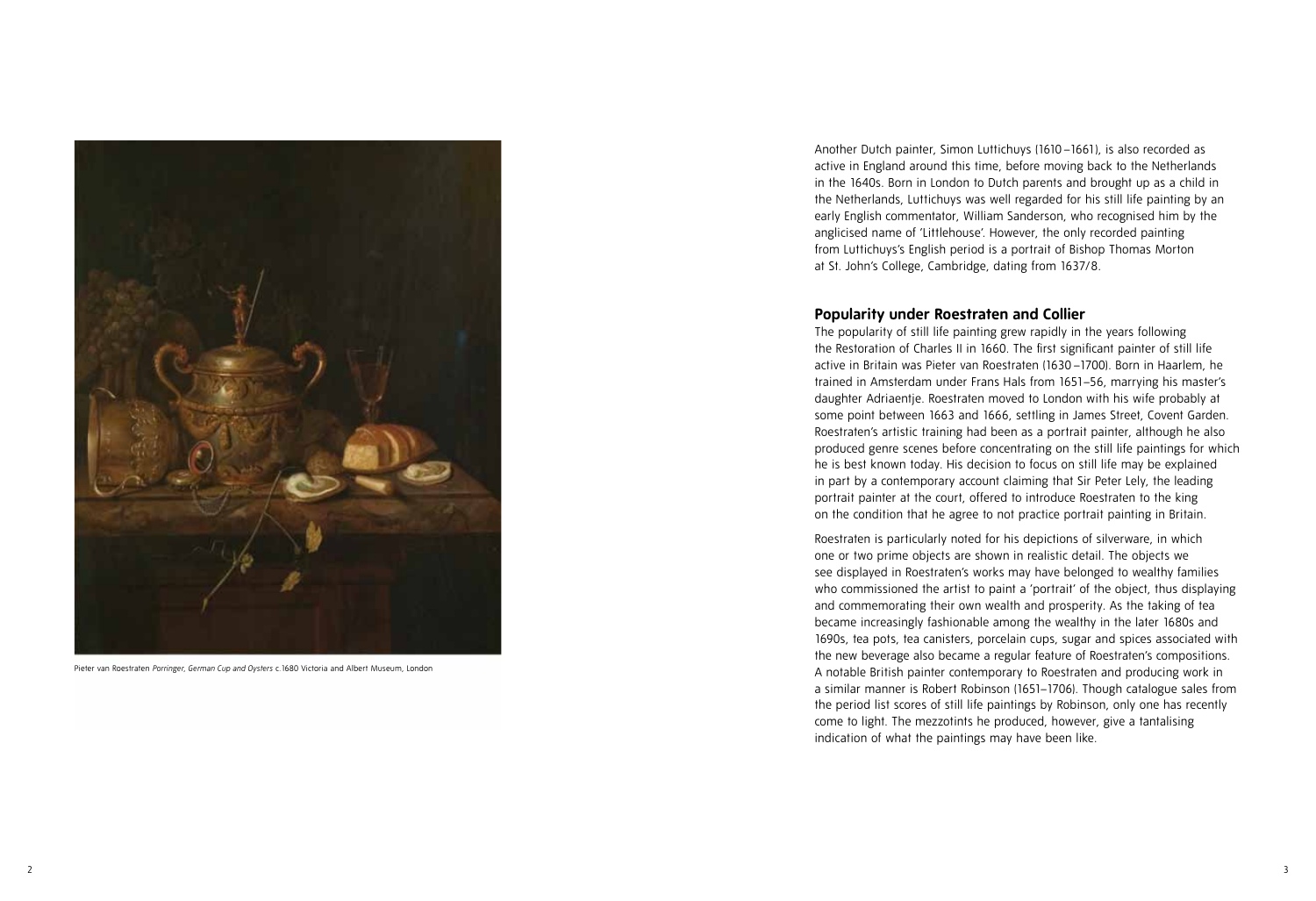

Another significant still life painter to arrive in Britain from the Netherlands was Edward Collier (c.1642 –1708). Little for certain is known about Collier's early life, though it is likely that he was born around 1642 in the town of Breda in the Netherlands. Collier probably trained in Haarlem before he settled in Leiden in 1667, producing works under variants of his Dutch name including 'Edwaert Colyer' and 'Evert Kollier'. He is recorded as leaving for London in May 1693 with his wife, thereafter producing works with his anglicised name and often signing his pictures, 'Mr. E. Collier, painter at London'. Collier is best known for still lifes featuring a range of objects including globes, books, musical instruments and jewellery, piled together in sumptuous displays of wealth. These worldly extravagances are often juxtaposed with signifiers of man's mortality and the passing of time – *memento mori* – making them *vanitas* still lifes. Collier also produced *trompe l'oeil* still life pictures of letter racks on wooden boards. These follow in the style of works by Cornelis Gijsbrechts (d.1675) and Samuel van Hoogstraten (1627-78), who produced a few *trompe l'oeil* letter rack paintings during his time in England (1662-66). Quills, letters, knives, sealing wax and newspapers are the common features of these compositions, with the objects arranged hanging on a wooden board and held in place with strips of material. Collier's *trompe l'oeil* paintings reveal the impressive skill of an artist who can 'trick the eye' of the viewer into believing they are looking at the real thing.



Edward Collier Trompe l'Oeil with a Volume of Wither's 'Emblemes' 1696 Tate Edward Collier Trompe and Albert Museum, London London London London London Collier *Trompe l'Oeil with Writing Materials* c.1702 Victoria and Alb

Still life painters often had 'stock' objects that they would use (and reuse) in their paintings, and Collier is no exception in this. But one distinguishing feature of Collier's work is the way he produced multiple versions of the same painting. For example, his *Still Life* with a globe (Tate) is repeated in many different renderings using the same objects with just the slightest amendment to the composition in each picture. This suggests that Collier is not painting to commission for a specific patron but producing work to sell speculatively on the newly emerging art market in London. Auction sales of paintings had been established in the Netherlands for some time, but only started to occur regularly in Britain from the late 1680s. At this time coffee houses, taverns and commercial exchanges began to hold sales where pictures could be purchased by a more general audience. Once an artist like Collier had settled on a successful composition he could produce a number of similar pictures for sale in the weekly auctions, where the cheaper and less high-brow genre of still life was more affordable to the new 'middling class' of art buyers.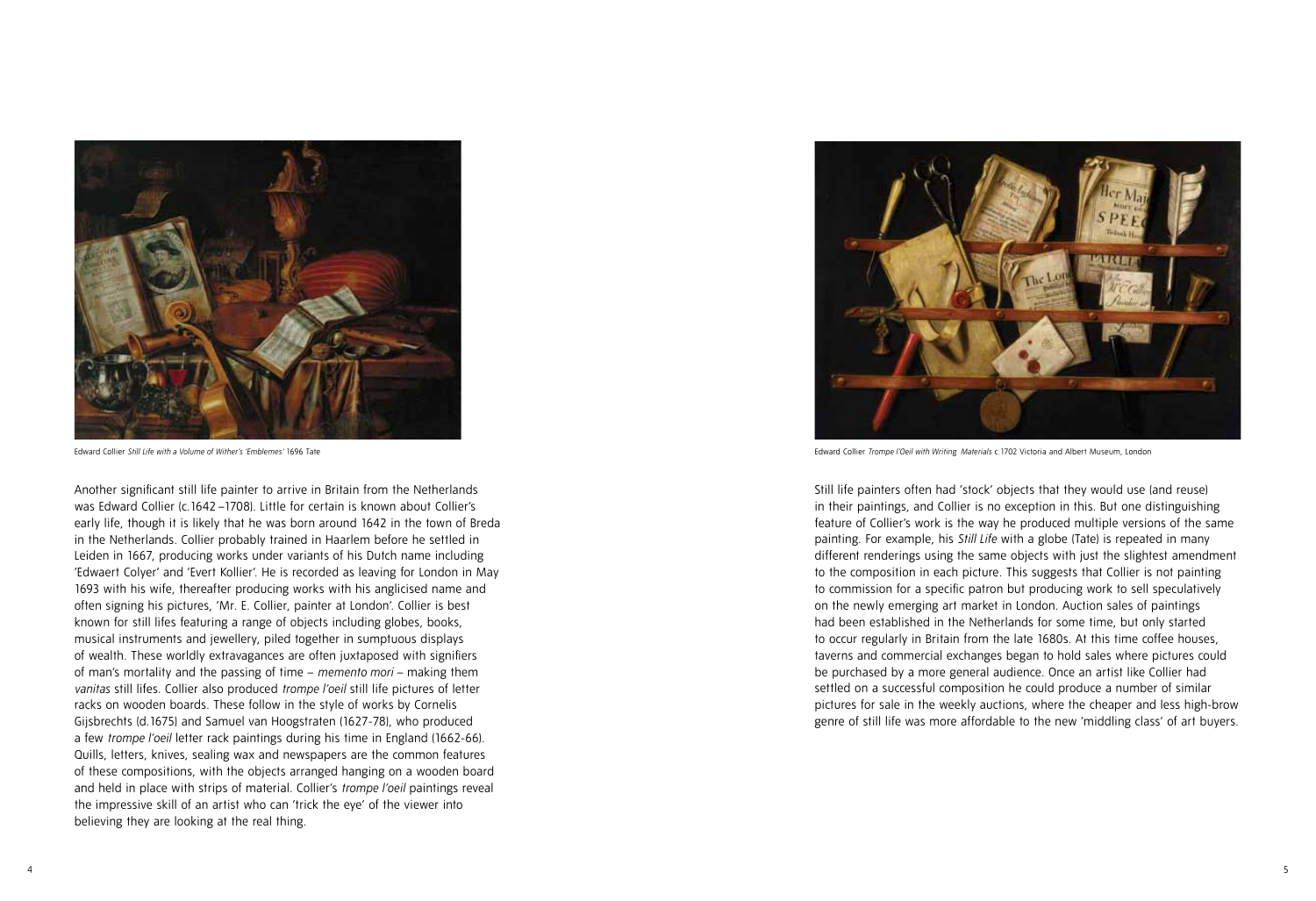Opportunities for selling works at auction may help to explain the large numbers of works produced in this period in 'the manner' of Roestraten and Collier, not painted by the artists themselves. The identity of the artists producing these works remains unknown, leading the Dutch art historian Dr. Fred Meijer to label those following Roestraten as the 'Pseudo Roestraten'. Were these painters studio assistants working with the Dutch artists, or independent artists taking advantage of the popular appeal of the genre? The lack of surviving information from the period makes it hard to tell. One possible candidate for producing work in the manner of Roestraten is the obscure painter Goddard Dunning (c.1614 – c.1678). Dunning's *Self Portrait, aged 64, with Still Life* (The National Trust, Blickling Hall) contains a number of objects which closely resemble those found in a Roestraten composition. Another intriguing figure is Parry Walton (fl.c.1660 –1702), a dealer, restorer, copyist and still life painter. The only surviving painting attributed to Walton is the *Still Life* in the Dulwich Picture Gallery collection (illustrated on page 32). The attribution to Walton comes from the original inventory of the Cartwright collection, which was bequeathed to Dulwich College in 1686. However, in appearance this painting closely resembles the work of Simon Luttichuys, making it possible that Walton copied an earlier (now unknown) composition by the Dutch artist.

#### **Developments in flower painting**

Flower painting is an important sub-genre of still life painting and also started to be practised in Britain during this period. The merchant, plantsman and self-taught painter Alexander Marshal (c.1620 –1682) is best known for his *Florilegium* (1660s –1682), a collection of studies of plants and flowers in watercolour and gouache, as well as other studies of birds and insects in watercolour. However, Marshal also experimented with still life paintings in oil, with two works of this nature known to survive including his *Flowers in a Delft Jar* from 1663 (Yale Center for British Art).

The first significant painter of flowers in oil active in Britain was Simon Verelst (1644 – c.1717). Born in The Hague into a family of painters, Verelst had moved to London by 1669. Pepys recorded visiting him on 11 April of that year, with the artist trying to sell him a 'little flower-pot of his doing' for £70. Verelst's floral arrangements of roses, tulips, poppies and sunflowers followed in the Dutch tradition of flower painting, the artist establishing himself as a very successful and expensive painter. Yet, the British preference for portraiture and Verelst's desire for patronage from the royal court meant he soon began painting portraits, becoming best known for his images of Nell Gwyn, the mistress of Charles II.



Simon Verelst *Vase of flowers* The Syndics of the Fitzwilliam Museum, Cambridge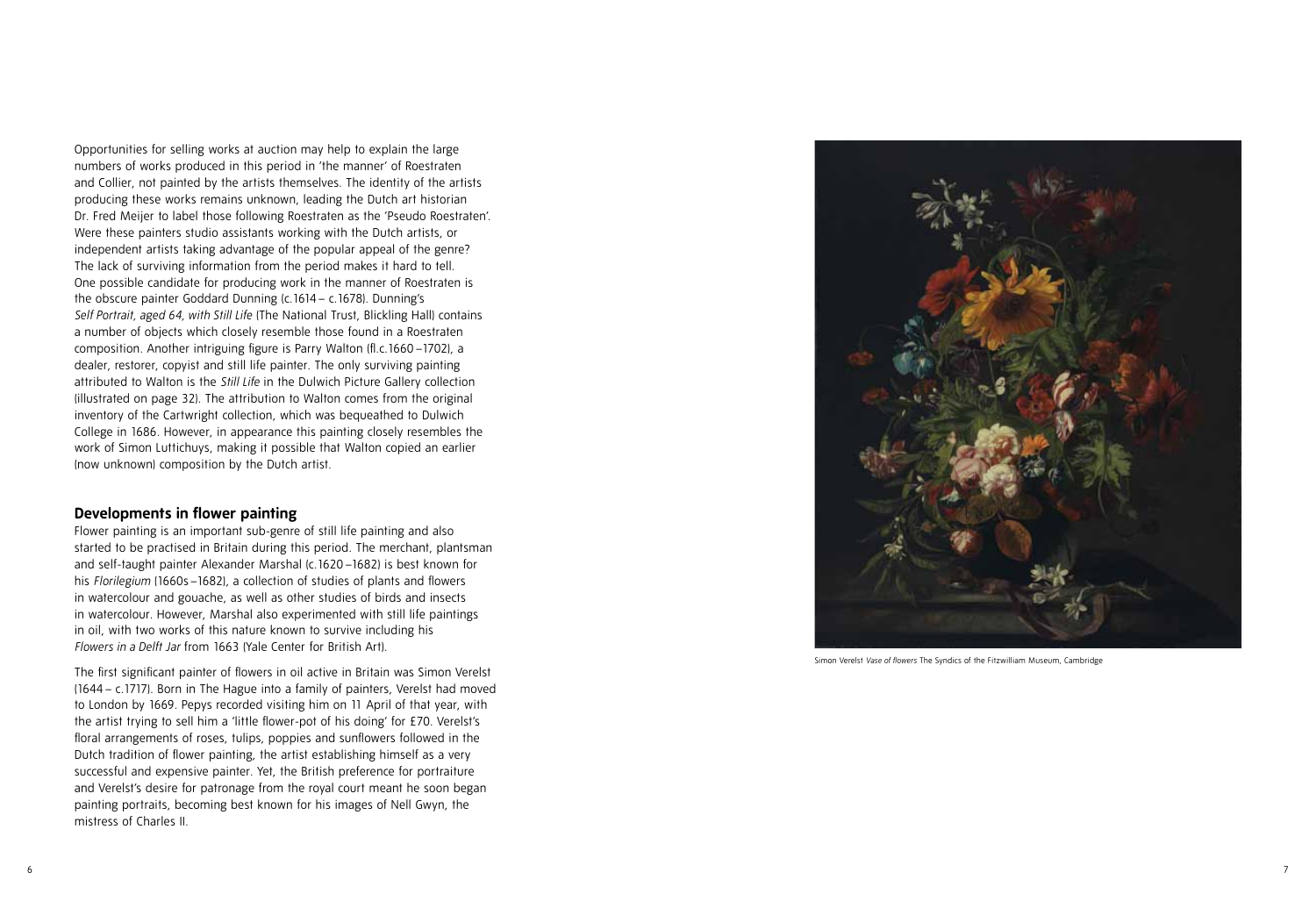In a number of these portraits Verelst still managed to showcase his skill as a painter of flowers by including floral arrangements within the portrait setting, such as his *Mary of Modena*, c.1680 (Yale Center for British Art). Unfortunately, in the 1680s Verelst seems to have suffered a mental breakdown which affected the nature of his painting thereafter. He struggled to maintain the success he had previously enjoyed and by 1710 was living in reduced circumstances.

Verelst's position as the leading flower painter was further challenged with the arrival of the French artist Jean-Baptiste Monnoyer (1636 –1699). Born in Lille he had probably studied in Antwerp before establishing himself in Paris as the leading flower painter, where his works were collected in large number by Louis XIV. His large-scale compositions of flowers were considered so life-like that all they lacked was the scent. In 1690 Monnoyer was persuaded by Ralph Montagu, later 1st Duke of Montagu, to come to England. Commissions followed for Montagu House, Burlington House and Kensington Palace, as well as contributions of the floral elements for portraits by Godfrey Kneller. Known to his British clients as 'Baptiste', the artist died in London in 1699. His son Antoine (1672 –1747) had worked with him on his British commissions, but later travelled in Europe.

Another figure to arrive in London at this time was the Hungarian artist Jakob Bogdany (1660 –1724). Trained in Amsterdam, Bogdany was in London by 1688, writing in a letter in 1691 that, '[I] paint the Spring flowers & in the Somer flowers & fruit when they are out Lobsters and oyster pieces. In the Winter pieces of Fowell & plate'. The artist found favour with aristocratic patrons, receiving commissions to produce decorative pictures for Chatsworth House among other country seats. He also provided a set of flower pieces for the 'Looking Glass Closet of the Thames Gallery' at Hampton Court for Mary II, as well as commissions for William III. His success enabled him to buy property in Finchley, Spalding and Hitchin, where he was Lord of the Manor. After the death of Bogdany the Flemish artist Peter Casteels (1684-1749) became the leading exponent of flower painting in Britain, having arrived in England from Antwerp in 1708.

### **Scottish painters of still life**

One prominent British artist active in still life painting in this period was William Gow Ferguson (c.1633 – after 1695). Presumed to have been born in Scotland, Ferguson spent his active life as a painter in the Netherlands, settling in Amsterdam. He specialised in arrangements of dead birds and animals – the 'gamepiece' – which had a long association with the city, particularly through



Thomas Warrender *Still Life* 1708 Scottish National Gallery, Edinburgh

the work of Willem van Aelst (1627 –1683). Though based on the Continent, Ferguson's works were acquired by British collectors: a number of his paintings are recorded as sold at auction in Edinburgh in 1693, making it possible that the artist was painting specifically for auction sales in Britain.

It may have been through the Edinburgh sales that the Scottish artist Thomas Warrender (fl.1673 –1713) became aware of the work of Edward Collier. Warrender's *Still Life* of 1708 (National Gallery of Scotland) owes a great deal to the *trompe l'oeil* letter racks that Collier produced in great number while in London. In his own work Warrender has added a more overt and specific political reference, namely to the Union of Scotland and England in 1707 which is signified through his inclusion of playing cards with the two royal coats of arms joined together and the depiction of a Presbyterian pamphlet, suggesting how the dangers of Popery would be curbed by the Union. Another Scottish painter working in still life at this time was Richard Waitt (fl.1708 –32). Waitt was proficient in many genres of painting, but one of his most notable compositions is a stark arrangement of a leg of lamb, bread and cauliflowers from 1724 (National Gallery of Scotland). The survival of this sole impressive still life work suggests that he may have produced other paintings in the genre.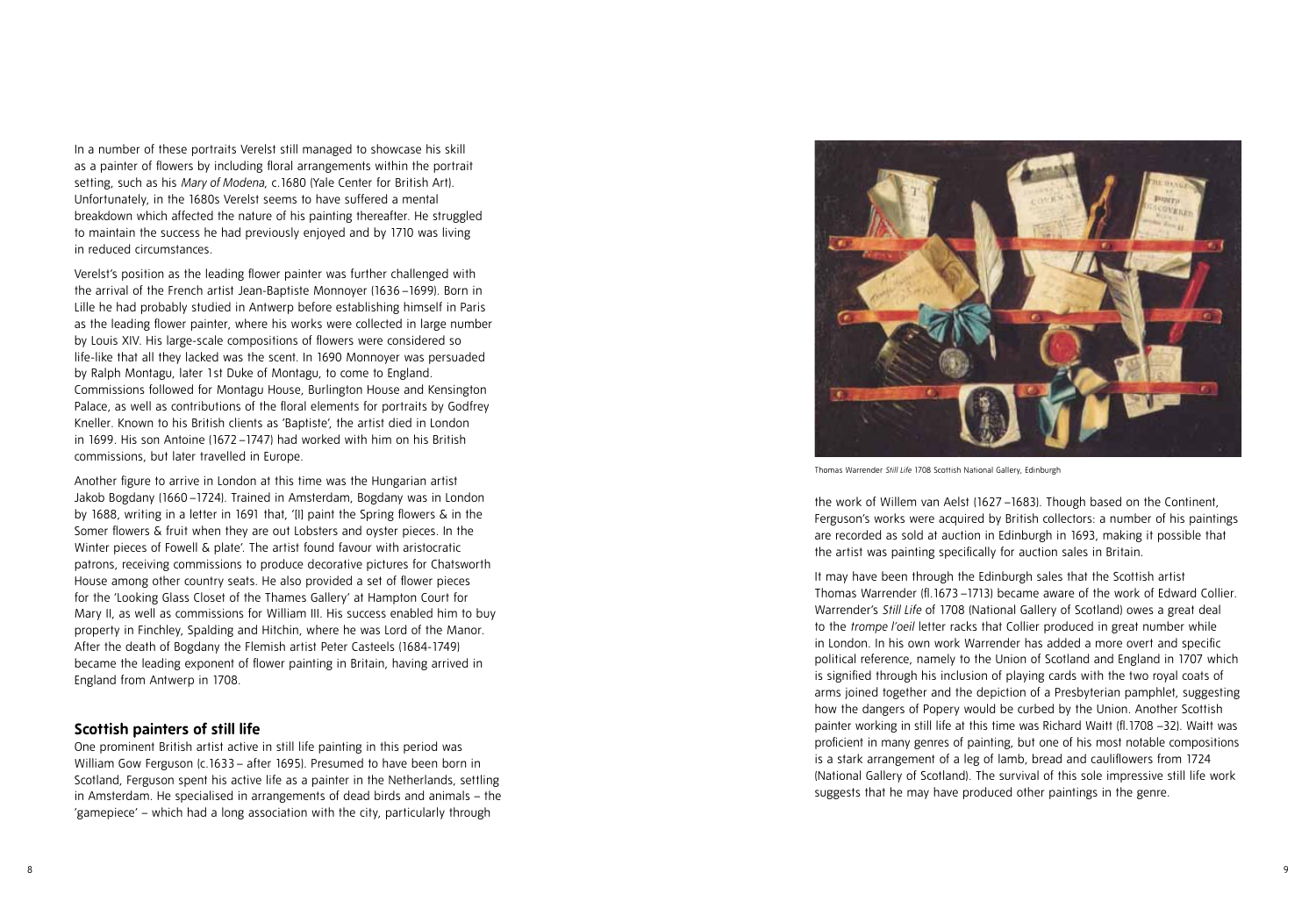### **Still life from the 18th century to today**

Migrants from the Low Countries practising still life continued to arrive in England in the 1720s. Pieter Rysbrack (c.1684 –1748), the elder brother of the celebrated sculptor Michael Rysbrack (1694 –1770), presumably came to London from Antwerp with his sibling in 1720. Pieter Rysbrack is best known for his panoramic landscapes, but also painted still life arrangements of dead game. The youngest Rysbrack, Gerard (1696 –1773), joined his brothers in London later in the 1720s and also painted gamepieces. The influence of these migrant artists began to tell as British-born painters of still life began to emerge. For example, Edward Langton (fl.1737 –1751) had been trained by Pieter Rysbrack and followed him as a painter of dead game. Conversely, little is known of the early life or training of the Irish-born painter Charles Collins (c.1680 –1744). Collins often worked in watercolour, but is perhaps best known for his series of oil paintings depicting British birds in a landscape setting. Nine of the original set of twelve exist at Anglesey Abbey (The National Trust) near Cambridge. Collins also produced still life arrangements in oil, including his *Lobster on a Delft Dish* from 1738 (Tate).

The practice of still life painting continued in Britain into the eighteenth century through the impact of migrant artists such as the Van der Mijn family, but also increasingly through British-born practitioners including Thomas Keyse (1720 –1800), William Jones (fl.1764 –77), Charles Lewis (1753 –94) and George Smith of Chichester (1714 -1776). The coach painter turned still life flower painter John Baker (1736 –1771) was a founder member of the Royal Academy. Although still life painting was to remain a relatively lowly and unappreciated genre in the eyes of some connoisseurs and critics, it proved an accessible and popular form which provided opportunities for aspiring female painters and through which amateur artists were able to practice the art of painting. Still life features in most British art movements up to the present day. Modern painters of still life include Ben Nicholson, Mary Fedden and Patrick Caulfield, the genre being constantly reinterpreted by artists in different ways for contemporary audiences and consumers.

#### **Tim Batchelor**



Charles Collins *Lobster on a Delft Dish* 1738 Tate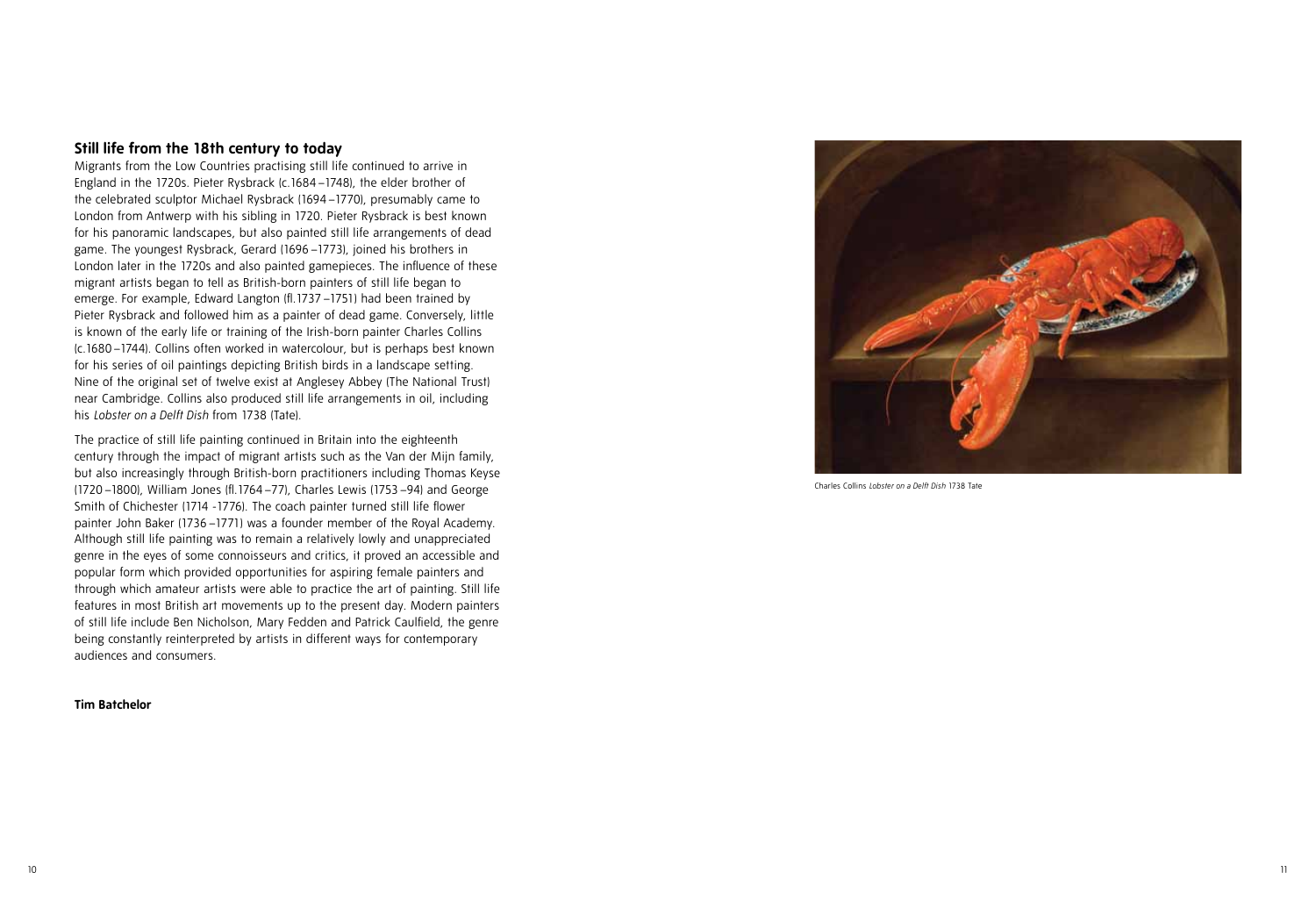

Jean-Baptiste Monnoyer *Still life of mixed flowers in a vase on a ledge* The Syndics of the Fitzwilliam Museum, Cambridge

# From 'dead-standing-things' to 'still life' A new genre in British art

### **Defining 'still life'**

In 1658, the author William Sanderson writing in *Graphice. The use of pen and pensil. Or, the most excellent art of painting* drew attention to some artists of 'Particular Masterie':

For *Flower-pots* and Paintings of that kind, *Brugel* and *Dehem* were excellent: but now *Paulus Seagers* is best of all, a rare Artizan, and *Van Thewlin of Antwerpe*, his Imitator.

And in dead-standing-things, *Little-House,* a *Dutchman*.

By *'Little-House'* Sanderson here refers to Simon Luttichuys, an artist born in 1610 to Dutch parents living in London. Luttichuys went on to work primarily as a painter of still life subjects, but over time his name and works have become little known in Britain. Sanderson's reference suggests this was not always the case, but more importantly it draws our attention to wider ideas about still life painting as a genre at this time.

Sanderson does not use the term 'still life' when referring to the type of painting produced by Luttichuys, rather employing the term 'dead-standingthings'. Quite simply, this is because the term did not yet exist, and the genre now known as still life had yet to receive a recognisable English name.

In describing the still life genre as 'dead-standing-things', Sanderson's writing looks to the Continent for guidance. In the first half of the century the Dutch referred to still life works as 'stilstaende dingen', which today translates as 'still-standing things'. It was only from 1650 onwards that the modern Dutch term 'stilleven' was introduced, meaning 'inanimate object' or 'immobile nature'. Similarly in France the term 'choses inanimées' meaning 'inanimate things' was used to describe still life subjects, but in Italian the name for the genre was somewhat different - 'natura morta' translating as 'dead nature'. The French term then changed to 'nature morte' at the end of the eighteenth century, a description still used for the genre today. Sanderson's ambiguous term 'dead-standing-things' appears to be cobbled together from these various foreign sources, exemplifying how attempts to define the discussion of painting in England trailed behind examples already being set in Continental Europe.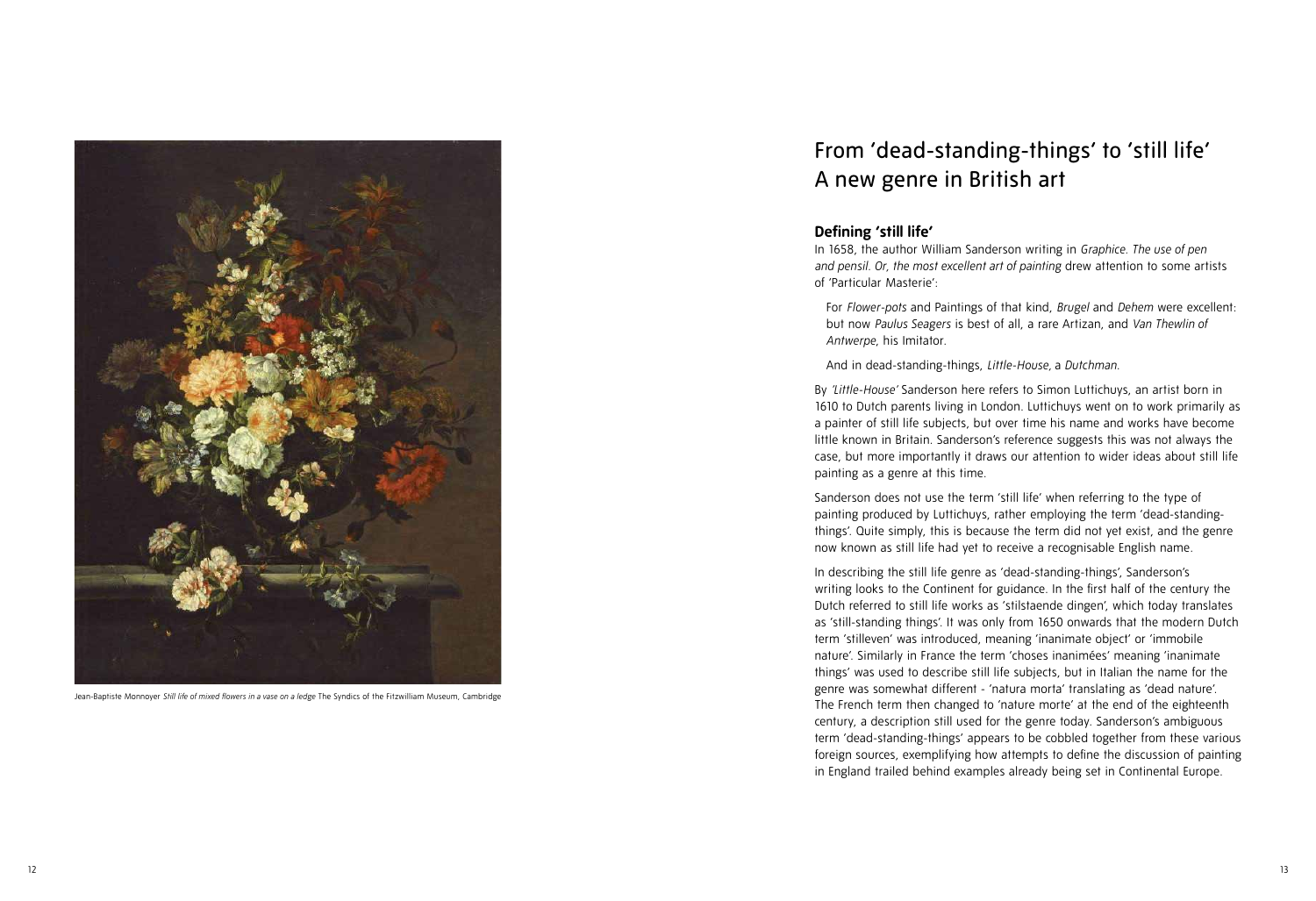As the century progressed, Sanderson's effort to describe the genre was forgotten as English writers came to adopt the Dutch term 'stilleven', directly translating this into English as 'still life'.

### **The artistic value of still life**

In 1685 William Aglionby suggested in his *Painting Illustrated* (1685) that still life subjects should be valued less than portraits of people, "because those things are but the still Life, whereas there is a Spirit in Flesh and Blood, which is hard to Represent." This pejorative opinion of the genre was addressed again by Anthony Ashley Cooper, 3rd Earl of Shaftesbury in his *Judgment of Hercules* (1713), where he described still life as "the last and lowest degree of Painting." In 1719 the artist Jonathan Richardson expanded on Shaftesbury's curt statement, suggesting in his *Two Discourses* that,

A History is preferrable to a Landscape, Sea-piece, Animals, Fruit, Flowers, or any other Still-Life, pieces of Drollery, &c.; the reason is, the latter Kinds may Please, and in proportion as they do so they are Estimable, and that is according to every one's Taste, but they cannot Improve the Mind, they excite no Noble Sentiments.

Richardson's comments – like those of Aglionby and Shaftesbury – follow the academic tradition that came out of the Académie Royale de Peinture et de Sculpture in the second half of the seventeenth century. The French Academy's educational practices and published writings established a hierarchy of value given to the different genres of art. Mythological, historical, or Biblical subjects were the most valued; next came portraits and painted scenes from everyday life, followed by landscapes. Below this was still life painting, which was seen as the artistic genre of the least merit since it was regarded as a mere recording of inanimate objects. The Academy's views were frequently adopted in art writing of the period across Europe well into the eighteenth century, profoundly affecting critical characterisations of still life as a genre.

### **The growing value of still life painting**

While influential, the judgements made by the French Academy on the value of still life painting were subject to constant dispute and redefinition. Indeed, the ways in which the Academy's views on still life were interpreted and contested in England was crucial to the development of a new discernibly British identity for still life painting. For example, the negative ideas associated with still life painting in contemporary writing about art does not reflect the realities of the art marketplace. From the 1680s, we can trace a surge in the number of still life



Edward Collier *An Allegory of Wealth and Temporal Power: a vanitas still life of court jewels in a casket, a globe, sword, and a miniature of Charles I, all resting on a cloth covered table* 1705 Private collection

paintings recorded in British collections, auctions and inventories that testifies to a growing appreciation for the genre.

According to the famous engraver and antiquary George Vertue, the still life paintings of the artist Simon Verelst fetched prices which were 'the greatest that had been known in this country.' Similarly, the art writer Bainbrigg Buckeridge noted that the flower paintings of the artist John-Baptiste Monnoyer bore 'a good Price suitable to their great Worth.'

Vertue's and Buckeridge's comments highlight the different ways value is attributed to art. Here, the value of still life can be measured through its ability to attract high market prices, but this view sits at odds with the ideas of the French Academy who attributed a low value to the genre because of its failure to provide moral instruction or to reflect wider worldly concerns. However influential artistic criticism may have been in this period then, it seems clear that English art lovers and collectors did not always share the tastes and views of the critics.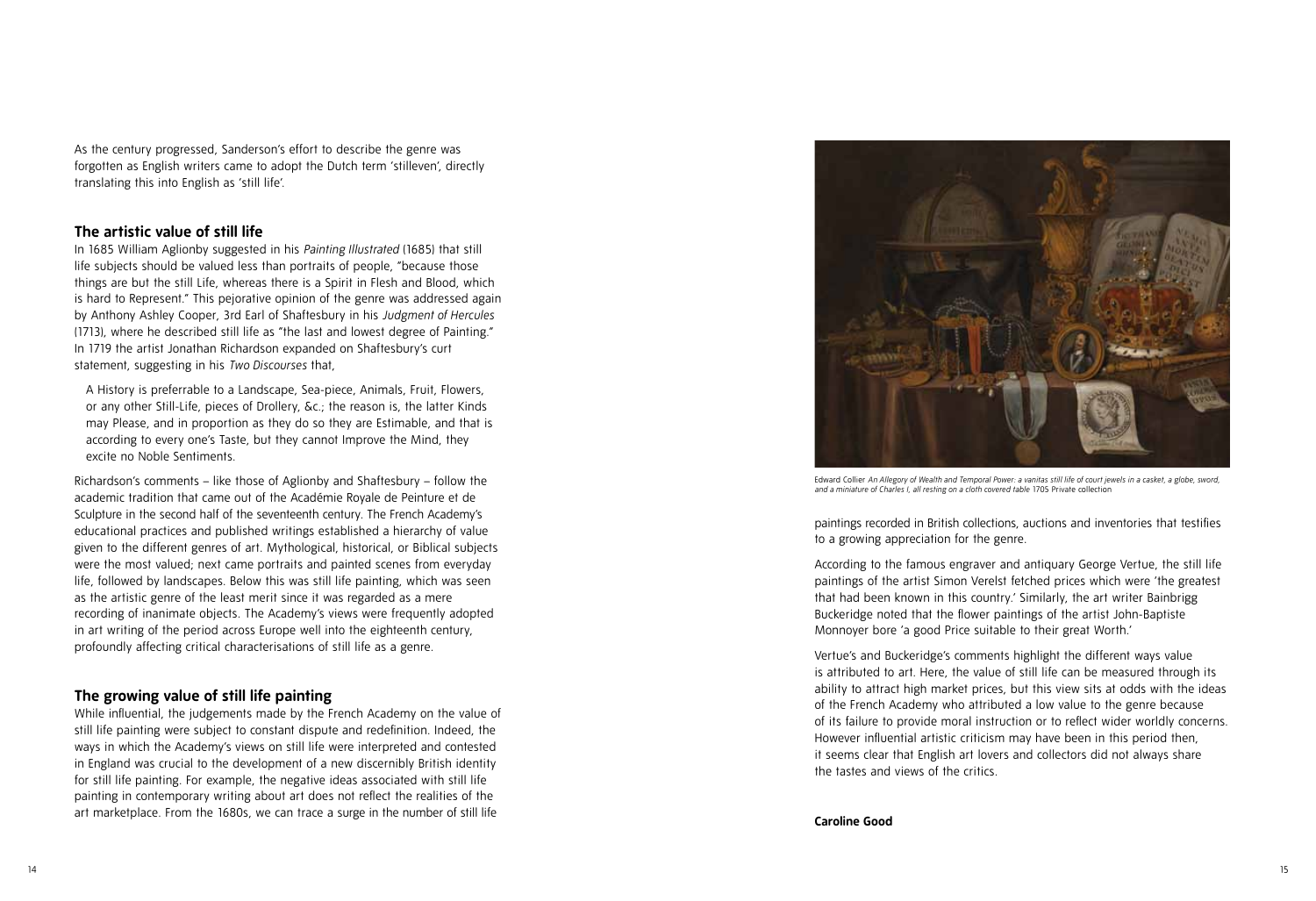

Edward Collier *Still Life* 1699 Tate

# Worldly Goods

The jewels, precious metals, fine ornaments and luxury goods that form the content of many still life paintings by artists like Collier and Roestraten convey a distinct impression of prosperity defined by material wealth. However, the globes that are often to be found among such assemblages remind us of the patterns of trade, exploration and colonisation that underpinned so much of this material culture throughout the late seventeenth and early eighteenth centuries. During this period, an increasing volume of the wealth of the new world fell into the hands of the British, and a whole range of new and exciting types of merchandise became increasingly available – not just for the aristocracy, but also a nascent mercantile class whose fortunes were often made, either directly or indirectly, as a result of oceanic trade.

Teapots from the Far East, precious stones and metals from the mines of Africa, tulips from the Ottoman Empire, and silver vessels modelled by Europe's finest craftsmen, reveal the sheer diversity of this trade. These objects shed light on the extraordinary extent to which distant and often unfamiliar cultures influenced British taste. Similarly, the letters, manuscripts and printed texts which frequently share pictorial spaces with such goods reflect the role of written communication and correspondence in the development of international trade and commerce.

The fact that many of the leading still life painters in London at this time were of Dutch origin is not inconsequential. During the middle decades of the seventeenth century, the Dutch seaborne empire had become the wealthiest and most powerful in the world. The commissioning of still life paintings by those who enjoyed the fruits of this success contributed in large part to the rise of artists like Collier and Roestraten, who were able to make a living by specialising in the genre. However, as the post-Restoration years saw an increasingly prosperous British oceanic trade coincide with the decline of Dutch imperial fortunes, the market for still life painting in Britain began to grow, prompting émigré artists from the Low Countries to relocate to London in search of new patrons. In time, as imperialism became as much a hallmark of British society as it had been of Dutch, the visual association between material wealth and global trade became an increasingly common symbol in British still life painting.

#### **Peter Moore**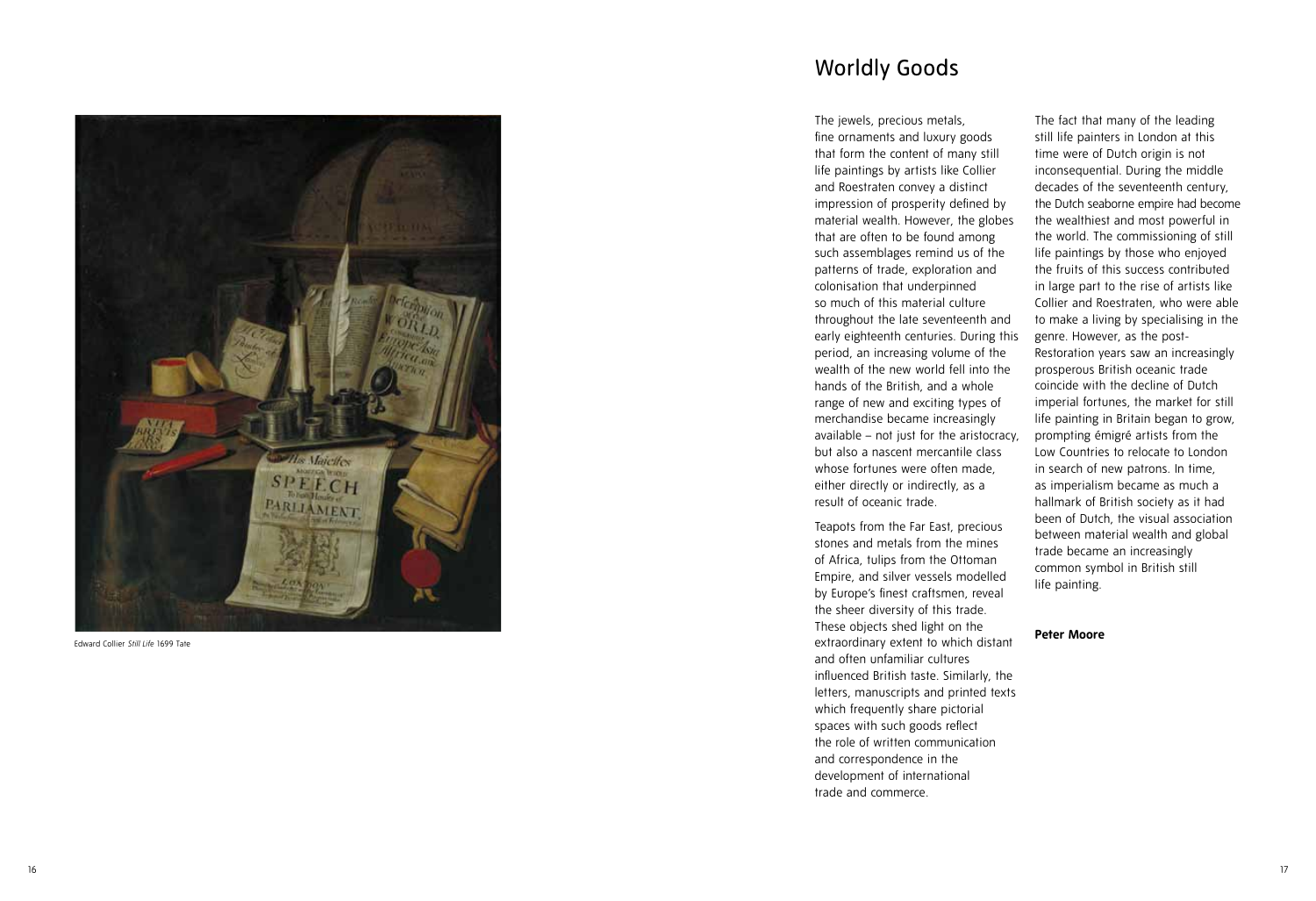# Vanitas

Still life paintings often feature displays of expensive luxury goods such as silver and jewellery, and suggest the excesses of human pleasure through music, food and wine. However, this ostentation is frequently tempered by the inclusion of the *vanitas* motif – symbols or phrases that refer to the transience of time, the futility of worldly wealth and the mortality of human existence. The word *vanitas* derives from the Latin term for vanity or emptiness, and many still life painters actively engaged with this motif in their work.

The '*vanitas* still life' is a particularly prominent feature in the work of Edward Collier. The artist used (and re-used) many stock *vanitas* symbols and mottos in his pictures. For example, Collier's series of paintings of a *Still Life* with a globe present the aphorism *Vita Brevis Ars Longa* (life is brief, art endures), which is written on a piece of paper and shown prominently in the foreground of the composition. This is accompanied by the more subtle symbol of mortality in a candle whose flame has just expired, signifying the brevity of life by showing how that which burns bright can be extinguished at any time.

Collier's *Still Life with a Volume of Wither's 'Emblemes'* incorporates far clearer *vanitas* symbols, which occupy the shadowy background of the top left-hand corner of the painting. Pictured are a human skull and a funerary urn, the latter holding in place a piece of paper with a written Biblical warning taken from

Ecclesiastes: *Vanitas vanitatum et omnia vanitas* (vanity of vanities, all is vanity). The painting also includes an hour-glass on the table which holds the running sands of time, tellingly placed next to a casket of jewels. The book of Wither's *Emblemes* is shown open on a page with the text: 'What I WAS, is passed by; What I AM, away doth Flie; What I SHALL BEE, none do see; Yet, in that, my beauties bee.' Collier portrays this emblem opposite the frontispiece of the book to heighten ideas of *vanitas* in the painting.

Other similar *vanitas* phrases appear across Collier's works, including the aphorisms *Memento Mor*i (remember death), *Sic transit gloria mundi* (like this the glory of the world passes by) and *Nemo ante mortem beatus dici potest* (no one can call himself blessed before death). The meaning of these phrases is clear and needs little contextualisation. However, elsewhere Collier chooses to give a phrase such as *Finis Coronat Opus* (the end crowns the work) extra emphasis by accompanying it with crown and jewels.

The idea of *vanitas* can also be applied to flower paintings – expensive and beautiful flowers which will soon fade and die. Some of the flowers depicted in a floral arrangement may be shown as just turning past their best, entering into the process of death and decay: thus, withering petals and brown crumbling leaves become a reminder of the passing of time.





Edward Collier *Still Life* (detail) 1699 Tate



Edward Collier *Still Life with a Volume of Wither's 'Emblemes'* (detail) 1696 Tate

Edward Collier *An Allegory of Wealth and Temporal Power: a vanitas still life of court jewels in a casket, a globe, sword, and a miniature of Charles I, all resting on a cloth covered table* (detail)1705 Private collection

While some flower paintings have obvious *vanitas* symbolism, for others where there are no immediate signs *vanitas* may not be the main intention of the artist – yet it remains a feature of them nonetheless. The presence, sometimes, of a pocket watch on a ledge by a flower vase may also be read as a *vanitas* symbol.

#### **Tim Batchelor**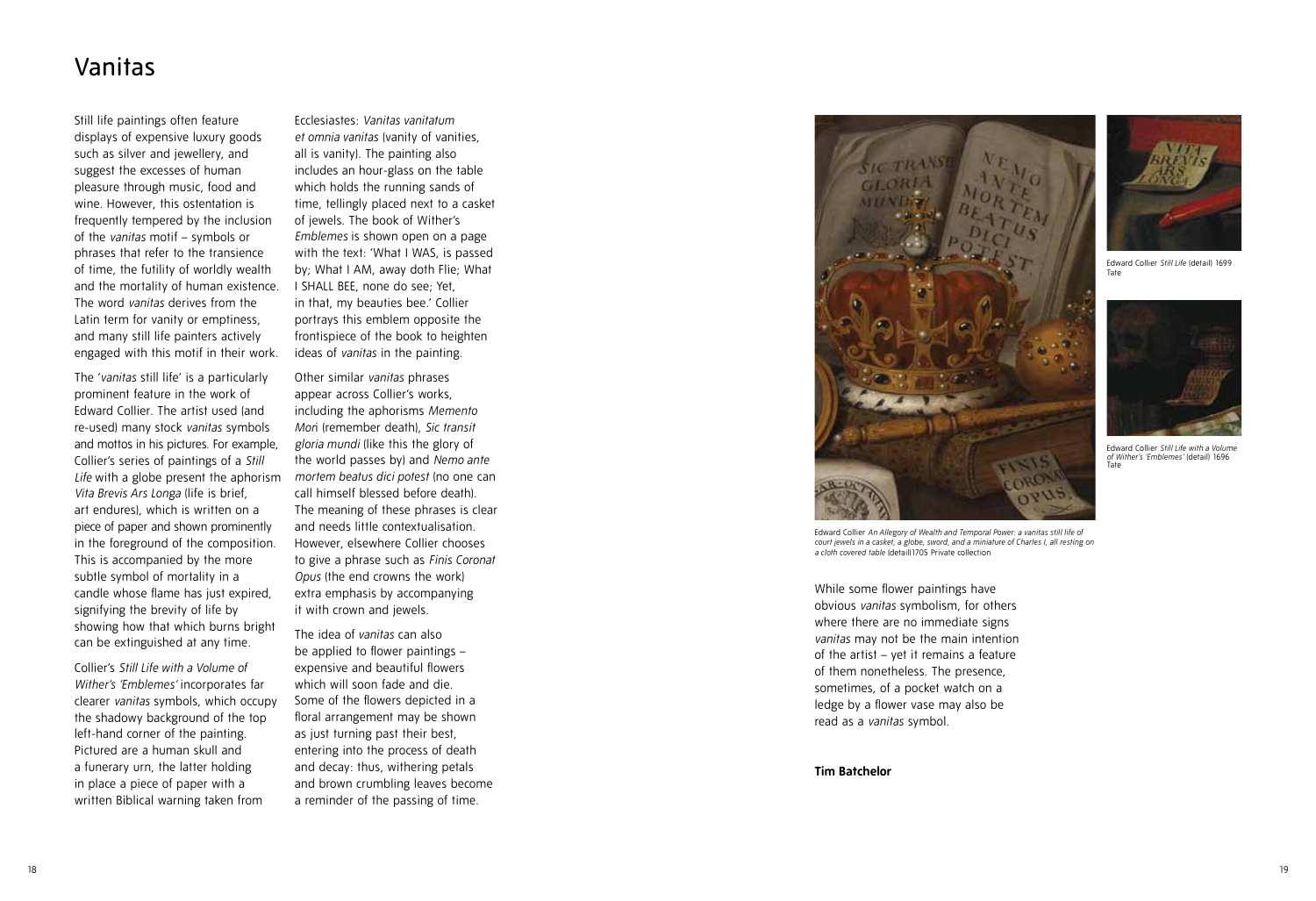### Music

The motifs of music – instruments, performance situations and notation – were particularly popular inclusions within still life paintings of the seventeenth century and most enduringly perhaps in the *vanitas* still life. Music's dualities – sacred and secular, courtly and sensual, soothing and arousing, for the learned and the foolish – fit seamlessly into the repertoire of those objects which allowed man to reflect on spiritual and earthly life and ultimately choose between them. The depiction of instruments, or of music in the form of notation, captured on canvas that which was ethereal – the sight of sound.

Collier, was among those artists for whom musical representation could be taken beyond the generality of the moralising emblems to lead into a more finely-nuanced reading of a painting. The book of emblems represented in Collier's *Still Life with a Volume of Wither's 'Emblemes'*  berates fickle women for being swayed by the vanity of a 'fiddleflicke' or tempted by a 'Galliard or a Song' (though this particular text is not shown in the painting).

The two examples of musical notation in this *Still Life* are not accurately rendered, particularly when compared to some of his other paintings which incorporate well-known melodies such as Jacob van Eyck's *Tanneken* or Playford's *Grenadier's March*. It is the idea of the permanence of printed music (capturing the ephemeral) to which Collier wishes to draw our attention. The voice being captured in the notation is a male voice – as

shown by the indication 'tenor' on the main notation in the open book, and the position of this fragment behind a bass stringed instrument. This is the voice echoed in the printed book: George Wither remarks in his 'Author's Meditation' that the only way to ensure an accurate memory remains is for one to preserve one's own likeness.

The instruments in the painting range from the relatively modern to the decidedly old-fashioned. The worm-eaten cittern and snapped violin string are recognisable ways in which the artist symbolises both decay and disruption. In this way Collier uses the instruments to show the passing of time both in terms of their age and musical sound. Yet their permanence as objects counteracts the impermanence of sound.

**Debra Pring** 





Edward Collier *Still Life with a Volume of Wither's 'Emblemes'* (details) 1696 Tate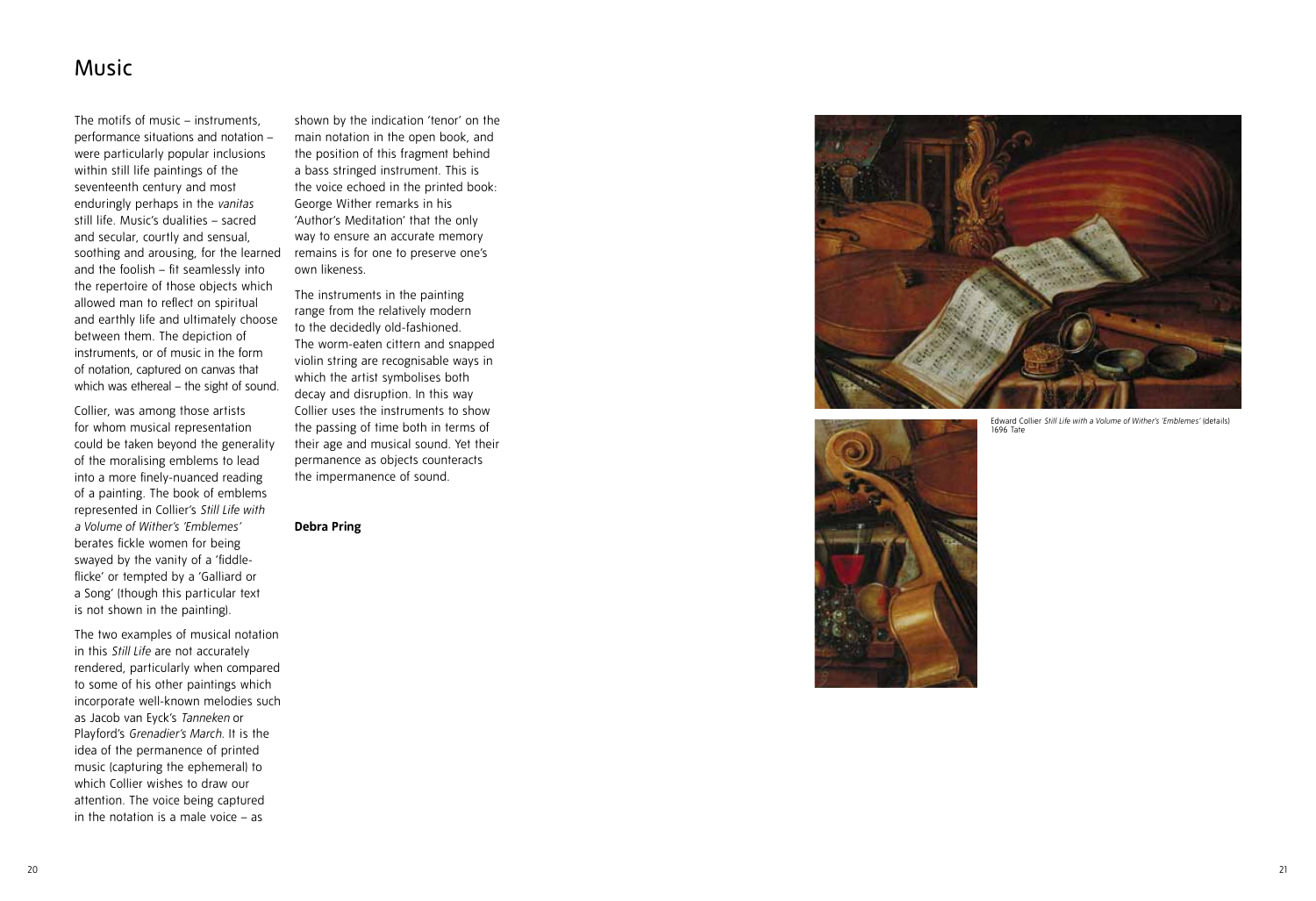

Edward Collier *A Trompe l'Oeil of Newspapers, Letters and Writing Implements on a Wooden Board* c.1699 Tate

## The Trompe l'Oeil Letter Rack

The advent of email has meant that letters have now lost the status and importance they held for centuries as the foremost medium of communication. At the turn of the eighteenth century, the letter was not only understood as a practical means of correspondence, but as an object that could symbolise friendship, learning, status and an engagement with contemporary politics and society. Thanks to these multiple associations, letters attracted new attention from artists who began producing still life paintings of letter racks in the seventeenth century.

The works on display here by Edward Collier and Thomas Warrander employ the artistic device of *trompe l'oeil* ('trick of the eye') to portray letter racks, seemingly constructed out of red straps tightly pinned to a backboard and stuffed with a range of letters, writing implements, printed works and other personal paraphernalia, such as combs, pipes and bells. These objects convey the idea that the owner of a painting such as this was a true 'man of letters', occupied not only with personal correspondence but engaging widely with the world around him. In this way, these paintings show how people used still life painting to project a particular image of themselves, as a form of self-fashioning.

The impressive attention to detail found in these *trompe l'oeil* letter racks, from the tools of writing to the dates included on gazettes and pamphlets, presents the idea that

their contents are personal and specific to their owners. But this is yet another artistic device. For when several of Collier's *trompe l'oeil* letterracks are viewed together, it is clear that the artist repeatedly used the same objects, altering only small details that were necessary to keep his paintings up to date. Such repetition enabled Collier to produce *trompe l'oeil* letter racks like these on a large scale, feeding a demand for his works on the English art market. Approximately sixty variant letter rack paintings by Collier survive, and this is testament both to his abilities as a professional artist and to the popularity of his work. Instead of signing their works, both Collier and Warrender include letters in these paintings that are addressed to themselves. This adds to the sense of illusion, and in Collier's case may have also served as a means of self-advertisement.

#### **Claudine van Hensbergen**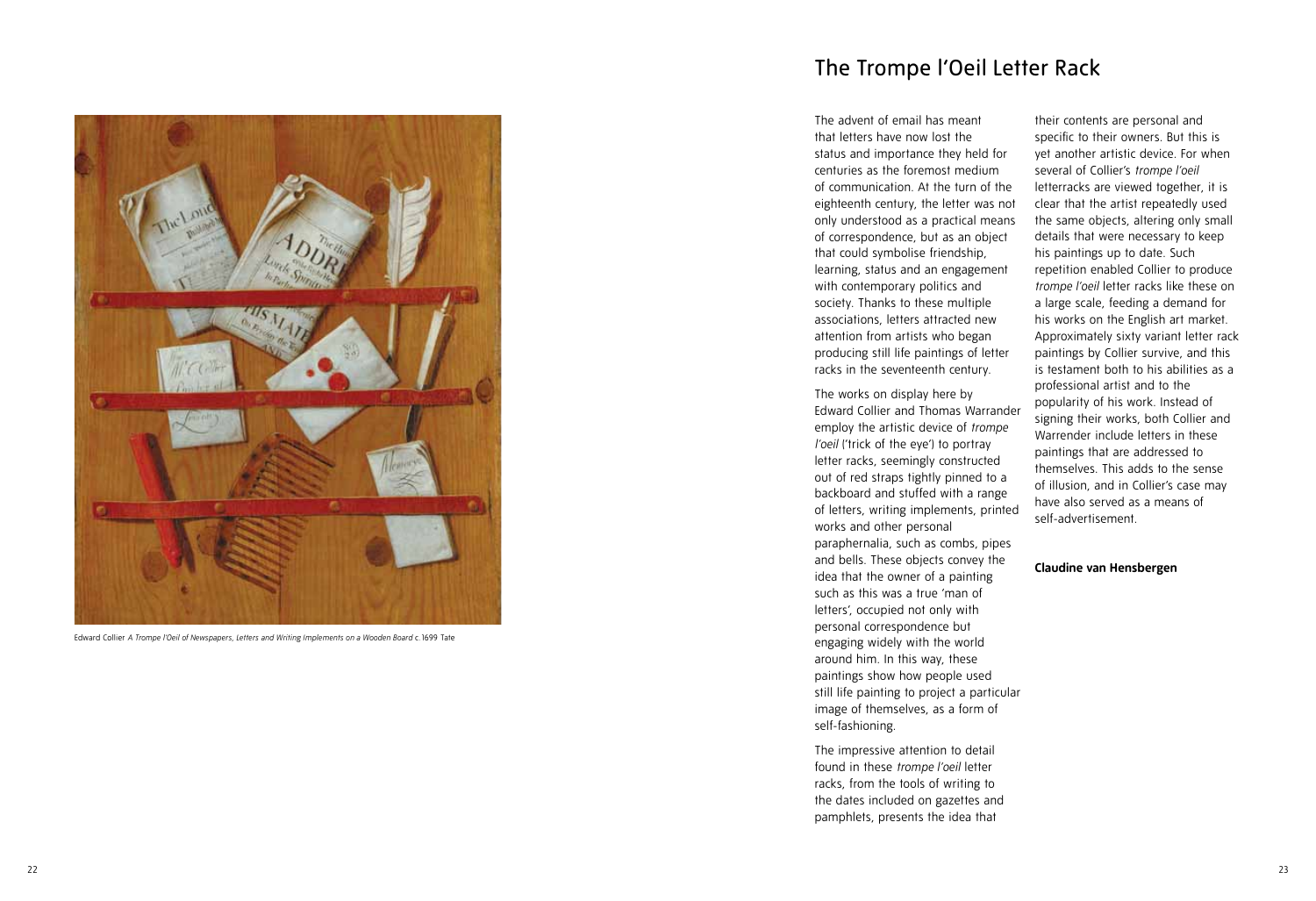### Silver

In the period following the Restoration of the monarchy in 1660 there was a resurgence in the manufacture of silverware in England. Large quantities of silver objects had been melted down in the 1640s to fund the civil wars, but with the arrival of Charles II and the lavish Stuart court the general expenditure on silver rose rapidly. Wealthy families and companies took the opportunity to replace lost items with fashionable new styles, and developments in the culture of dining and the introduction of imported foodstuffs meant a greater number and variety of implements was required. Highly skilled goldsmiths from the Continent such as Wolfgang Howzer (from Zurich) and Jacob Bodendick (from Limburg) were welcomed at court. These migrant craftsmen were later joined by a wave of Huguenot (French Protestant) refugees fleeing persecution following the revocation of the Edict of Nantes in 1685. Practitioners such as Pierre Platel, Paul Crespin and Paul de Lamerie had a huge impact on the production of silver in England into the early eighteenth century. Despite these developments the core functions of silver remained: both as a practical tool, and as a statement of wealth and social status.

Two-handled cups in silver – known as porringers – can be seen prominently displayed in the still life paintings of Roestraten and Collier. These personal eating vessels were originally used for the consumption of wet foodstuffs such as stew or soup,

but also for the taking of alcoholic mixtures. As their everyday use declined, porringers took on a new status as gifts given to mark special occasions such as a christening or an act of service to the Crown.

Roestraten's *Still Life with a Porringer, German Cup and Oysters* and Collier's *Still Life with a Volume of Wither's 'Emblemes'* both portray porringers with an intricate repeating floral design around the base. Collier presents the cup alongside grapes and wine, representing alcoholic pleasure in his *vanitas* still life. Roestraten shows the cup next to a larger central object, a German tinned and gilt copper two-handled cup dating from the mid-seventeenth century. Roestraten's porringer is lying on its side, displaying a provincial English mark.

Roestraten depicts many other decorative silver objects in his works. His *Still Life with Silver Candlestick* (Museum Boijmans Van Beuningen, Rotterdam) includes an ornate candlestick that has been identified as by the London goldsmith Anthony Nelme, dated 1694 (Bank of England collection). Other works feature an elaborately embossed ginger jar which is also reminiscent of the work of Nelme, such as the example in the Virginia Museum of Fine Arts dated 1693.

Silver was also used for the serving of wine, with elaborate cisterns, coolers and fountains. Roestraten's *Still Life with Silver Wine Decanter, Tulip, Yixing Teapot and Globe* has as its centrepiece an ornate silver wine



Pieter van Roestraten *Still Life with Silver Wine Decanter, Tulip, Yixing Teapot and Globe* c.1690 Victoria and Albert Museum, London

decanter (probably Dutch, c.1690), known as a pilgrim bottle. However, the use of silver decanters for the serving of wine had generally ceased by this period, being superseded by the newly-introduced lead glass decanters. With its former function redundant, the value of the silver decanter now lay in its decorative and aesthetic qualities.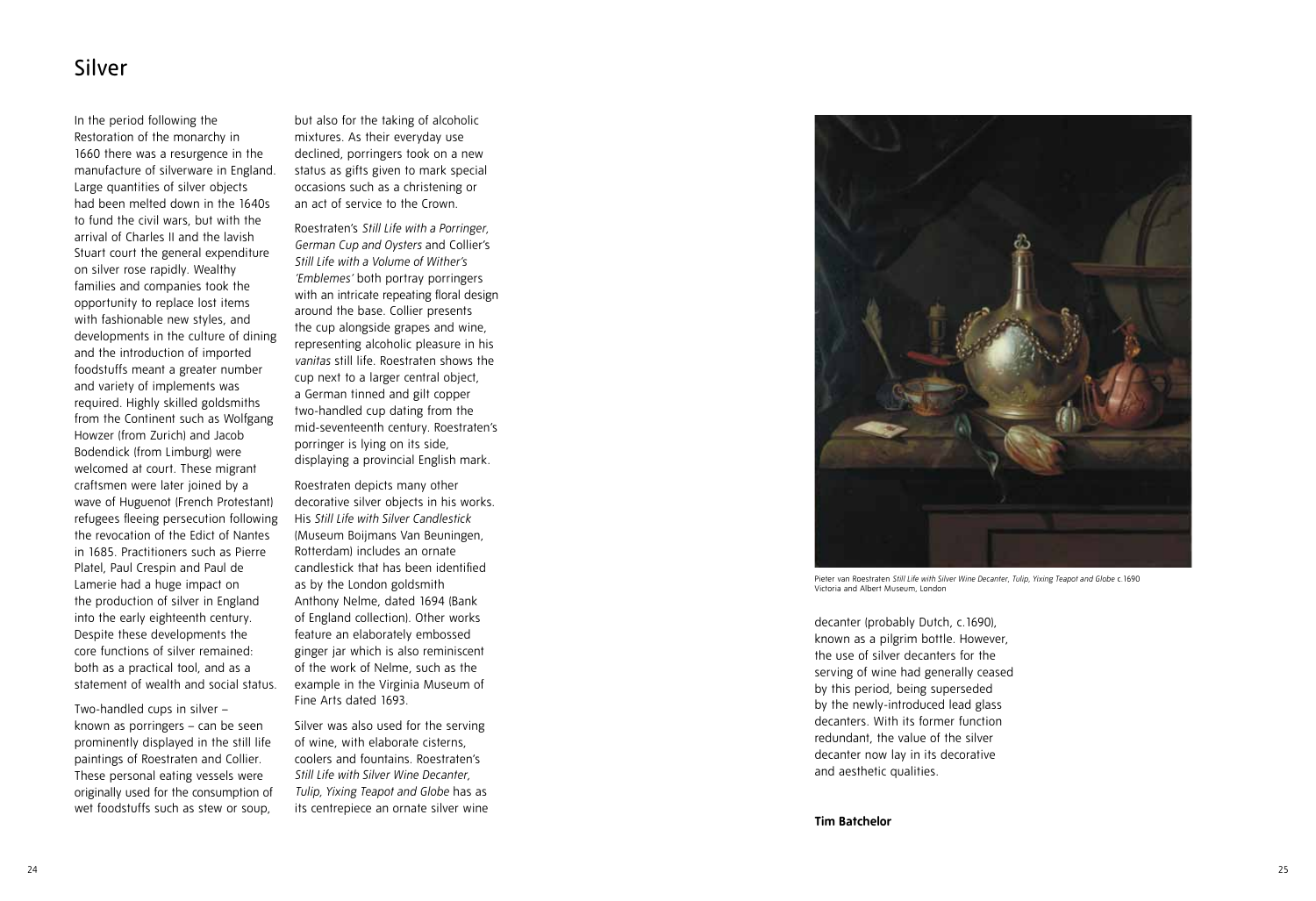

Simon Verelst *A vase of flowers* The Syndics of the Fitzwilliam Museum, Cambridge

### Flowers

In our modern age when florists stock flowers from all around the world, available out of season and for sale at accessible prices, it is difficult to imagine the sense of wealth, novelty and exoticism that still life flower paintings would have presented to the seventeenth-century viewer. Many of the everyday and familiar flowers that we take for granted were scarce, valuable and highly prized.

This is exemplified by the tulip, an exotic bulb originally from Turkey that was introduced to Europe from the mid-sixteenth century. In the early seventeenth century it became the most sought-after plant for the gardens of the wealthy Dutch, prompting 'tulip mania' with speculation and spiralling prices leading to a crash in 1637. Striped tulips were considered the finest specimens, with the 'Semper Augustus' variety (red and white striped) particularly coveted. A single bulb could sell for more than ten times the annual salary of a skilled craftsman. A similar craze for hyacinths, another exotic bulb originally from Turkey, occurred in the 1730s.

While the flowers would last perhaps a week at their best, flower paintings made it possible to capture their beauty for posterity, allowing the viewer to enjoy their flowers all year round. Artists would be judged by their skill at accurately portraying the flowers, but the arrangements they depict bring together varieties that would not be in bloom at the

same time – the painting giving the impression of true reality while at the same time representing a falsehood.

It is tempting to 'read' the paintings in terms of *vanitas*: the tulip referring to the greed and folly of tulip mania; flowers symbolising the transience of time, with the occasional pocket watch to add emphasis. But perhaps rather than signifying transience it is the ability of the painter to freeze time – the skill of the illusion – that is the main objective, tricking the viewer into believing they are seeing the real thing, rather like one of Collier's letter racks or Roestraten's 'portraits' of silver objects.

#### **Tim Batchelor**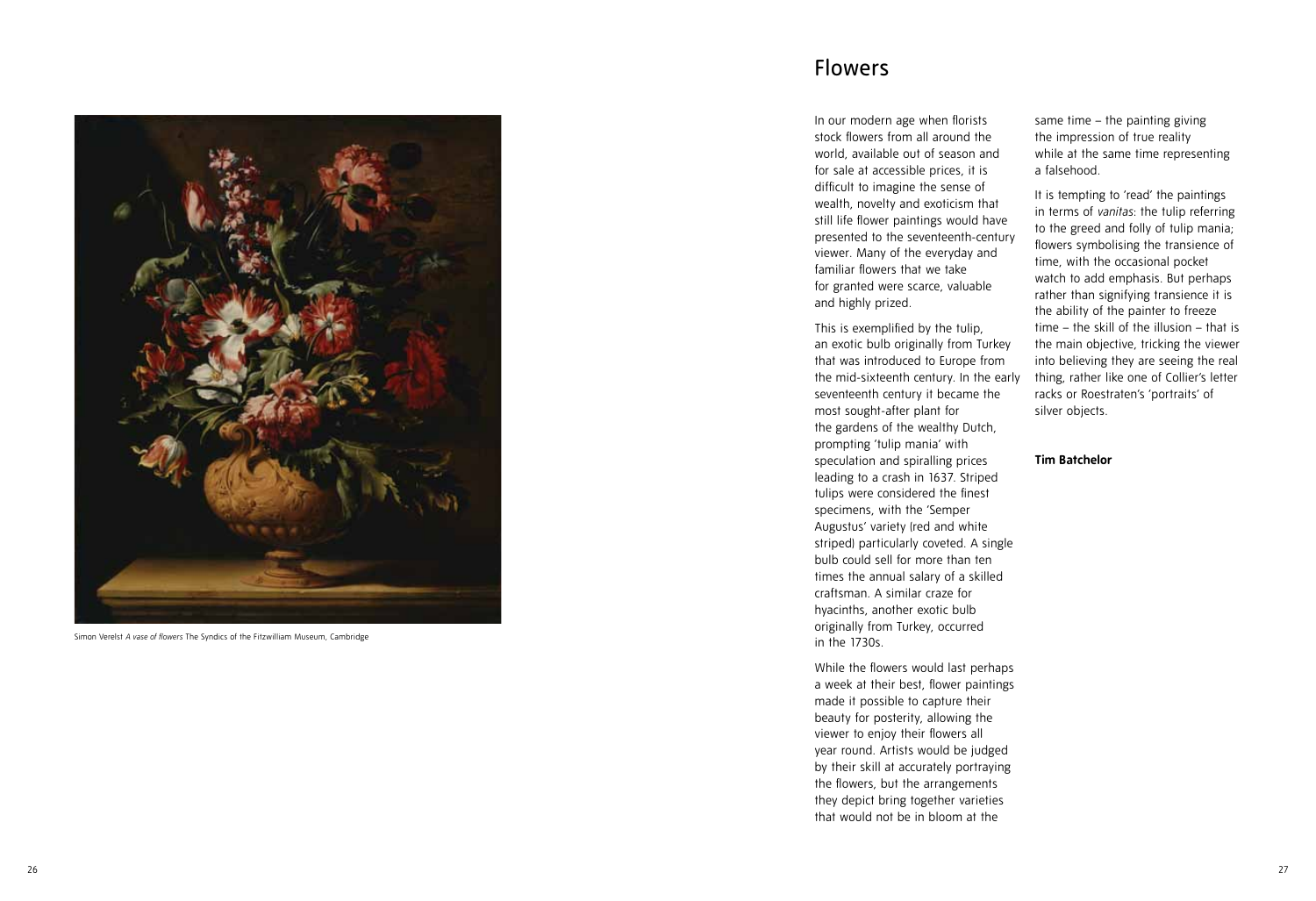The gamepiece is an important sub-genre of still life painting, developing out of the kitchen scenes of the late sixteenth century in which dead game appeared among a range of other foodstuffs. It first flourished in the Low Countries through the work of artists such as Frans Snyders (1579 –1657) who collaborated on numerous occasions with Rubens; later masters included Jan Weenix (1642 –1719) and his cousin Melchior d'Hondecoeter (1636 –1695).

In the Netherlands, as in Britain, the sport of hunting was, by law, the preserve of the wealthy ruling class. The rights of hunting are associated with the ownership of land: the animals that inhabit that land being the property of the landowner. Pictures of dead swans, ducks, deer and rabbits celebrate not only the fruits of the hunt and the lavish feast that would result, but also the wealth and property of the class who have ownership over this. As the genre developed into the later seventeenth century smaller, more focused, pictures were produced concentrating on a select group of birds and animals or a single specimen in detail. Other paintings include the equipment associated with hunting, such as netting to catch birds and game bags to collect the quarry.

Given the popularity of hunting in Britain, and indeed the number of gamepiece paintings cited in auction sales records, it is perhaps surprising that there were no gamepiece painters active in Britain

until the 1720s. Even William Ferguson, a painter of Scottish origin, lived and worked in the Netherlands despite records proving that his paintings were sold at auction in Edinburgh. Gamepiece paintings by other artists were also sold on a regular basis in London, suggesting that the cross-channel supply of still life paintings, including gamepieces, was sufficient to satisfy the British market.

#### **Tim Batchelor**



William Gow Ferguson *Still Life* 1684 Tate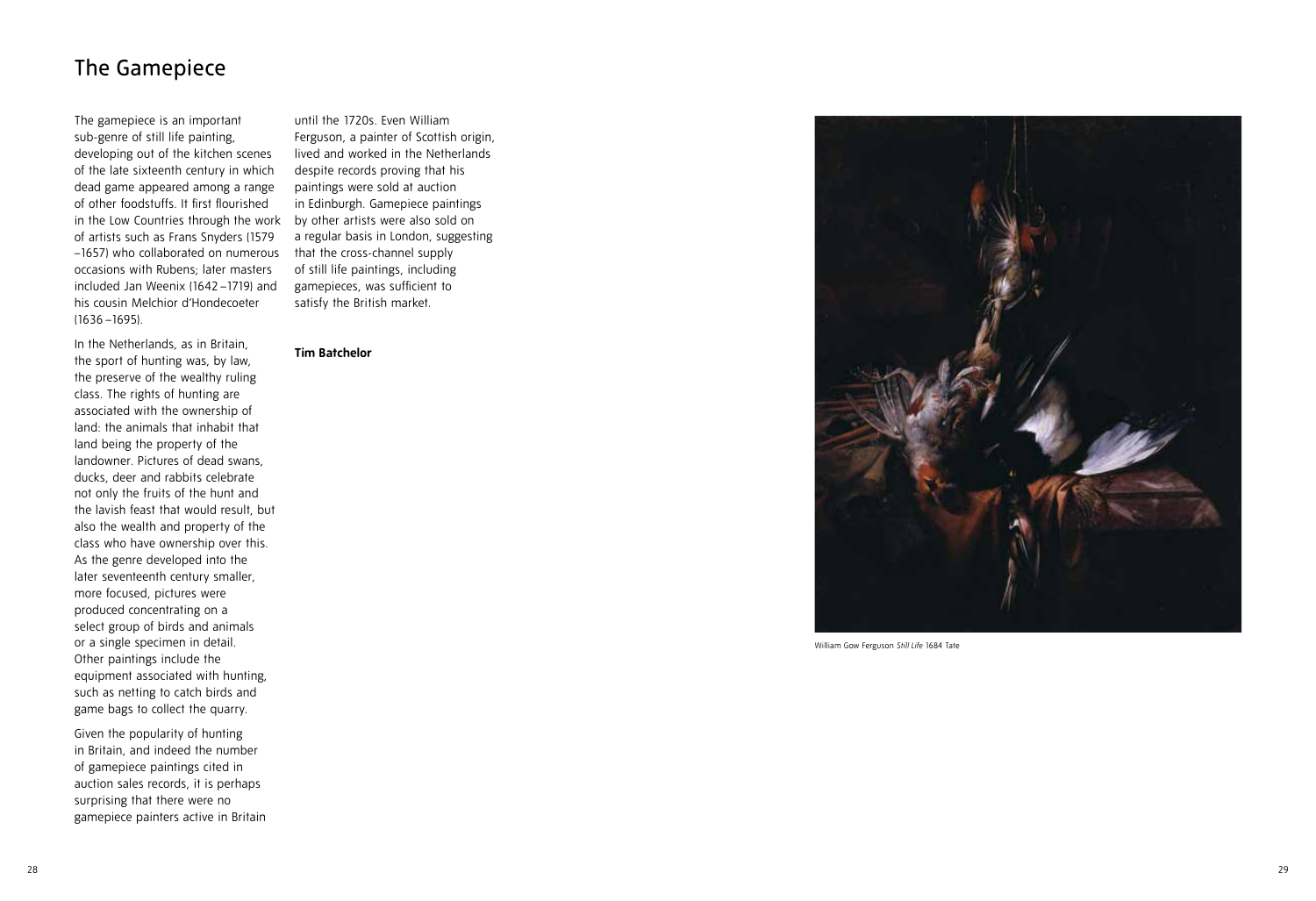### Tea

A familiar beverage closely associated with British national identity today, the drinking of tea first became fashionable in Britain during the late seventeenth century. This was largely due to trade with the Dutch, who had began importing tea regularly from the 1630s, but also to the influence of Catherine of Braganza, who became the English queen when she married Charles II in 1662. Tea had been a fashionable drink in Catherine's Portuguese homeland since the 1650s. Tradition has it that she continued the habit of taking this exotic new refreshment on her arrival in England, and aristocratic ladies then began to follow the new fashion set at court.

The English East India Company began to challenge Dutch interests in the tea trade, importing leaves on a commercial basis from their trading base in Canton (Guangzhou, China) from 1678. By 1690 tea was becoming increasingly available for sale through coffee houses, allowing wealthy women to purchase the leaves for use in the home. Originally prized for its medicinal properties, tea was now taken socially and known for its stimulating and invigorating effect. A whole new set of utensils and equipment was required for its production and consumption, from teacups, teapots and teaspoons to kettles and canisters. All of these objects, including the tea itself, were expensive and restricted to only the higher sections of society.

As the fashionable new beverage began to take hold, tea equipment started to appear in paintings by Roestraten, who was then active in London. A regular element in his work is a red stoneware teapot, which can be found in different pictures in near identical form. This may be an original Chinese Yixing teapot which was being imported with tea and porcelain from the east, or possibly one of the many imitations being produced by European companies keen to benefit from this new demand, such as those by the Dutch potter Ary de Milde (active in Delft, 1670 –1700).

**Tim Batchelor** 



Pieter van Roestraten *Still Life with Silver Wine Decanter, Tulip, Yixing Teapot and Globe* (detail) c.1690 Victoria and Albert Museum, London

### Lobsters

The image of a cooked lobster is a recurrent motif in still life paintings of the seventeenth and early eighteenth centuries. These expensive crustaceans were often pictured alongside other luxury foodstuffs and paraphernalia associated with fine dining, in works known as *banketjes* or 'little banquet pieces'. This category of still life painting was exemplified by artists of the Dutch Golden Age such as Willem Kalf (1619 – 93) and Cornelis de Heem (1631 –95), who routinely employed lobsters as emblems of wealth and opulence at a time when the Dutch global empire was at its zenith.

As a luxurious commodity enjoyed by affluent consumers, lobsters routinely featured in Dutch recipe books from the sixteenth century onwards, including *Eenen seer schoonen ende excellenten Cocboeck* ('An exquisite and excellent cookbook') by Karel Baten, published in Dordrecht in 1593. Thus, the image of a bright red lobster, freshly boiled and ready for consumption, became a key component in Dutch banquet scenes. The lobster was equally coveted as a meal in Britain: a pamphlet from 1644 lists a lobster among the foodstuffs on the table of Charles I. At this time England typically looked to France for influence in cuisine. *The French Cook* was published in London in 1653 as a translation of the original text by François Pierre de La Varenne (1615 –78), chef to the marquis d'Uxelles, and featuring many lobster recipes including the first recorded 'bisque'. By the early



Charles Collins *Lobster on a Delft Dish (detail)* 1738 Tate

eighteenth-century dishes featuring lobsters were included in cookbooks such as *Royal cookery; or, the complete court-cook* (1710).

Charles Collins' depiction of a single lobster on a Delft dish, on the bare stone shelf of a larder, is strikingly simplified and very different from the lavish depiction of banquet tables by the earlier Dutch artists. Here, Collins is following the fashion set by gamepiece artists who presented smaller pictures of birds or animals set within in a similar architectural niche. As a British painter active in the 1730s Collins looked back to these two traditions of Dutch still life painting and conflated elements of both to create a startlingly new composition.

#### **Peter Moore**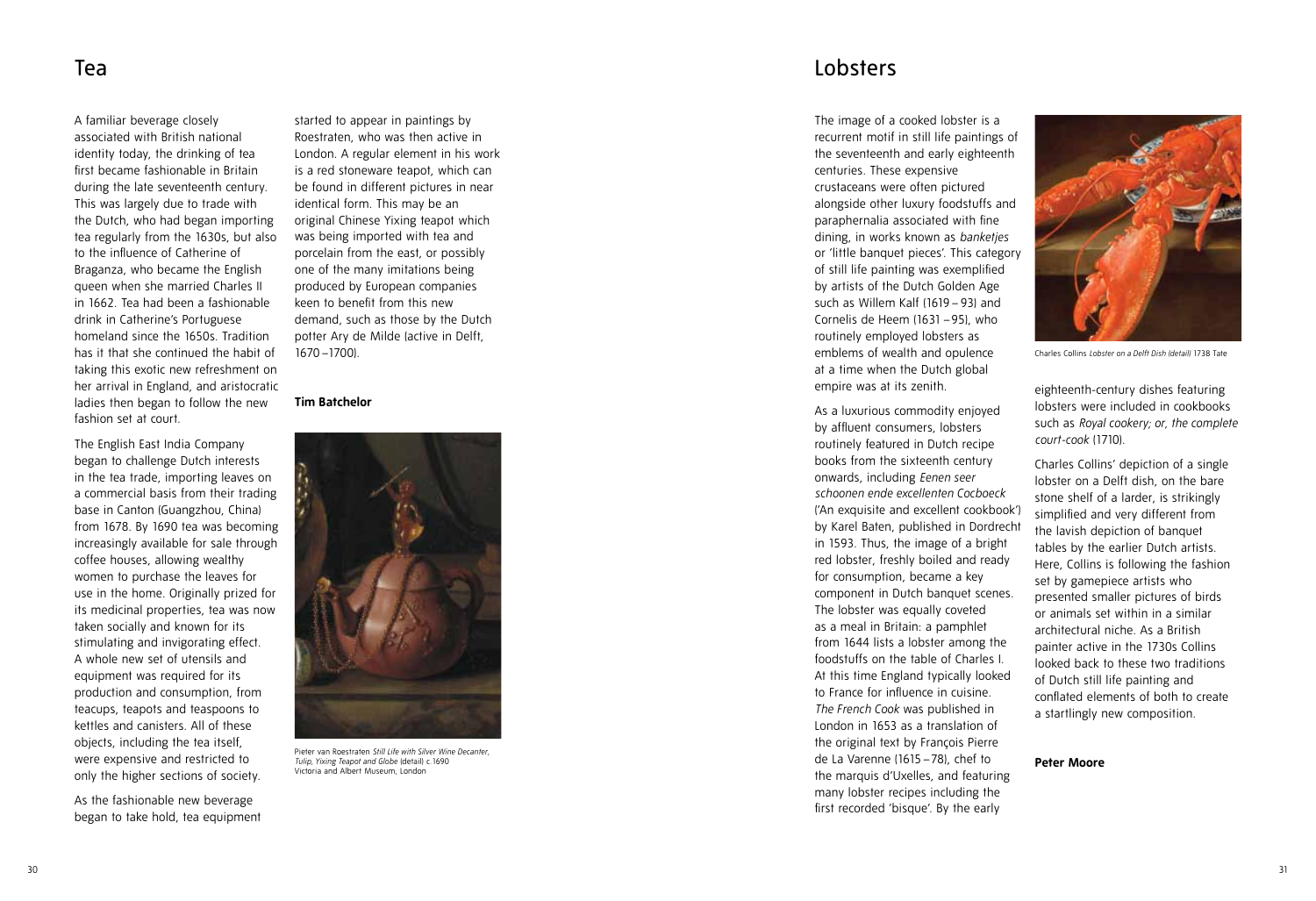

Parry Walton *Still Life* before 1686 The Trustees of Dulwich Picture Gallery, London

# Further Reading

J. Holloway, *Patrons and Painters* – *Art in Scotland 1650-1760*, exhibition catalogue, Scottish National Portrait Gallery, 1989

F. Lewis, *Simon Pietersz Verelst, 'The God of Flowers', 1644 –1721,* Leigh-on-Sea 1979

D. Macmillan, *Scottish Art 1460 –1990,*  Edinburgh 1990

F.G. Meijer, *The Collection of Dutch and Flemish Still-Life Paintings Bequeathed by Daisy Linda Ward: catalogue of their collection of paintings,* Zwolle 2003

S.H. Pavière, *Jean-Baptiste Monnoyer, 1634 –1699,* Leigh-on-Sea 1966

D. Pring, *The Negotiation of Meaning in the Musical Vanitas and Still-Life Painting of Edwaert Collier (c. 1640 – c. 1709),* Vienna 2012

L.B. Shaw, 'Pieter van Roestraten and the English 'vanitas', *The Burlington Magazine,* CXXXII (1990), pp.40*2 –* 6

S. A. Sullivan, *The Dutch Gamepiece*, Woodbridge 1984

M. Kirby Tally, 'Small, usuall, and vulgar things': Still-life Painting in England 1635-1760', in *The Walpole Society Journal,* vol.49 (1983), pp.133 –223

P. Taylor, *Dutch Flower Painting, 1600 –1720,* London and New Haven 1995

P. Taylor, *Dutch Flower Painting, 1600 –1750,* exhibition catalogue, Dulwich Picture Gallery, 1996

D. Wahrman, *Mr. Collier's Letter Racks: A Tale of Art and Illusion at the Threshold of the Modern Information Age,* New York 2012

A. van der Willigen and F.G. Meijer, *A Dictionary of Dutch and Flemish Painters Working in Oils 1525 –1725,* Leiden 2003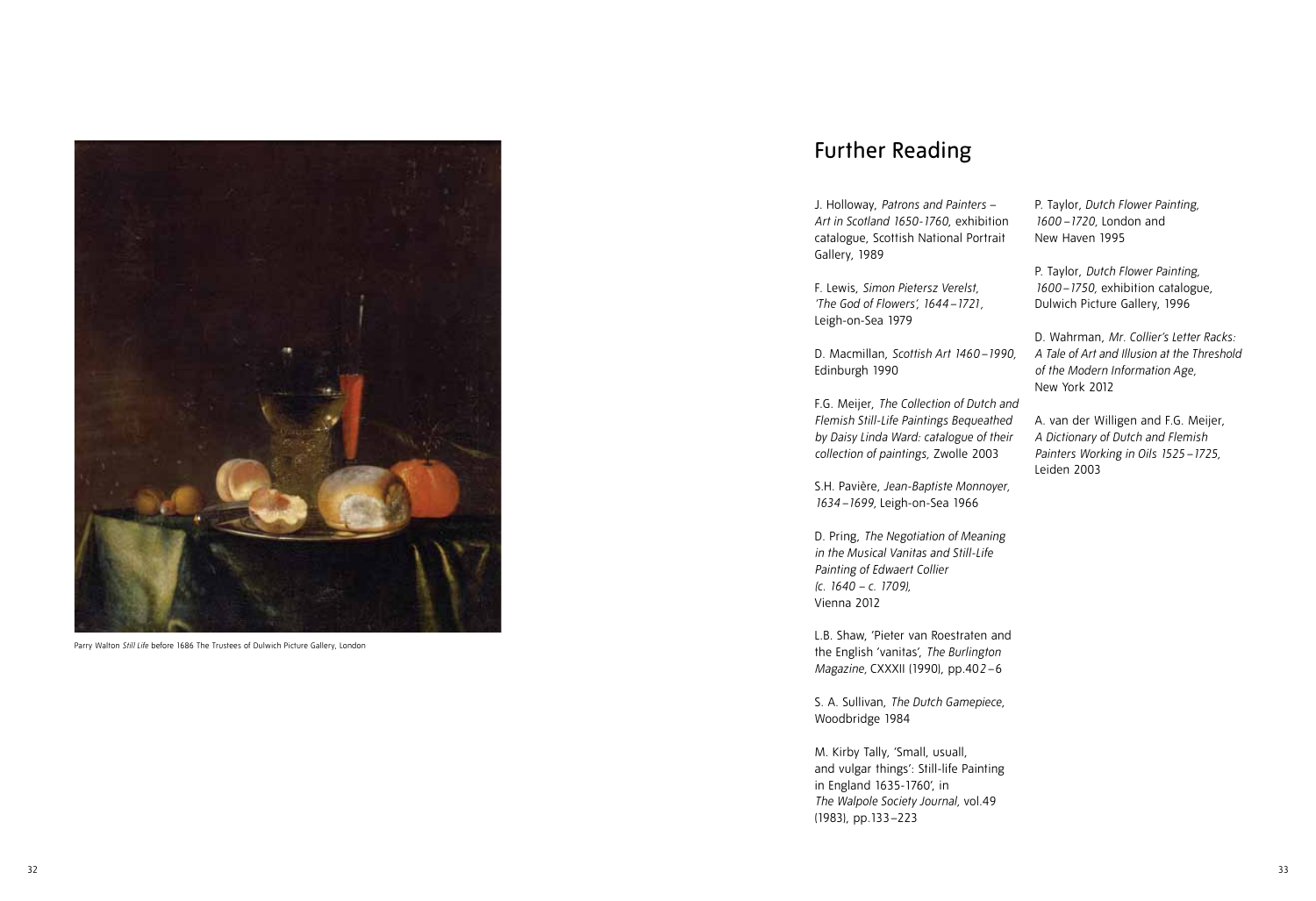# List of exhibited works

Edward Collier (c.1642 –1708) *Still Life with a Volume of Wither's 'Emblemes'* 1696 Oil on canvas 838 x 1079 mm Tate. Purchased 1949 N05916

Edward Collier (c.1642 –1708) *Still Life* 1699 Oil on canvas 762 x 635 mm Tate. Purchased 1948 N05856

Edward Collier (c.1642 –1708) *A Trompe l'Oeil of Newspapers, Letters and Writing Implements on a Wooden Board* c.1699 Oil on canvas 588 x 462 mm Tate. Purchased 1984 T03853

Edward Collier (c.1642 –1708) *Trompe l'Oeil with Writing Materials* c.1702 Oil on canvas 515 x 637 mm Victoria and Albert Museum, London P.23-1951

Edward Collier (c.1642 –1708) *An Allegory of Wealth and Temporal Power: a vanitas still life of court jewels in a casket, a globe, sword, and a miniature of Charles I, all resting on a cloth covered table* 1705 Oil on canvas 975 x 1250 mm Private collection

Charles Collins (c.1680 –1744) *Lobster on a Delft Dish* 1738 Oil on canvas 705 x 910 mm Tate. Purchased 1981 T03301

William Gow Ferguson (c.1633-1695) *Still Life* 1684 Oil on canvas 654 x 540 mm Tate. Purchased 1955 T00061

Jean-Baptiste Monnoyer (1636 –1699) *Still life of mixed flowers in a vase on a ledge*  Oil on canvas 1075 x 850 mm The Syndics of the Fitzwilliam Museum, Cambridge PD.120 –1992

Pieter van Roestraten (1630 –1700) *Porringer, German Cup and Oysters* c.1680 Oil on canvas 768 x 639 mm Victoria and Albert Museum, London. Bequeathed by Lionel A. Crichton, 1939 P.3 –1939

Pieter van Roestraten (1630 –1700) *Still Life with SIlver Wine Decanter, Tulip, Yixing Teapot and Globe* c.1690 Oil on canvas 762 x 635 mm Victoria and Albert Museum, London. Bequeathed by Lionel A. Crichton, 1939 P.5-1939

Simon Verelst (1644 –c.1710 /17) *Vase of flowers* Oil on canvas 1066 x 888 mm The Syndics of the Fitzwilliam Museum, Cambridge PD.48-1966

Simon Verelst (1644-c.1710 /17) *A vase of flowers* Oil on canvas 845 x 706 mm The Syndics of the Fitzwilliam Museum, Cambridge PD.93 –1973

Parry Walton (c.1665 –1702) *Still Life* before 1686 Oil on canvas 639 x 552 mm The Trustees of Dulwich Picture Gallery, London DPG 429

Thomas Warrender (fl.1673 –1713) *Still Life* 1708 Oil on canvas 591 x 743 mm Scottish National Gallery, Edinburgh Purchased 1980 NG 2404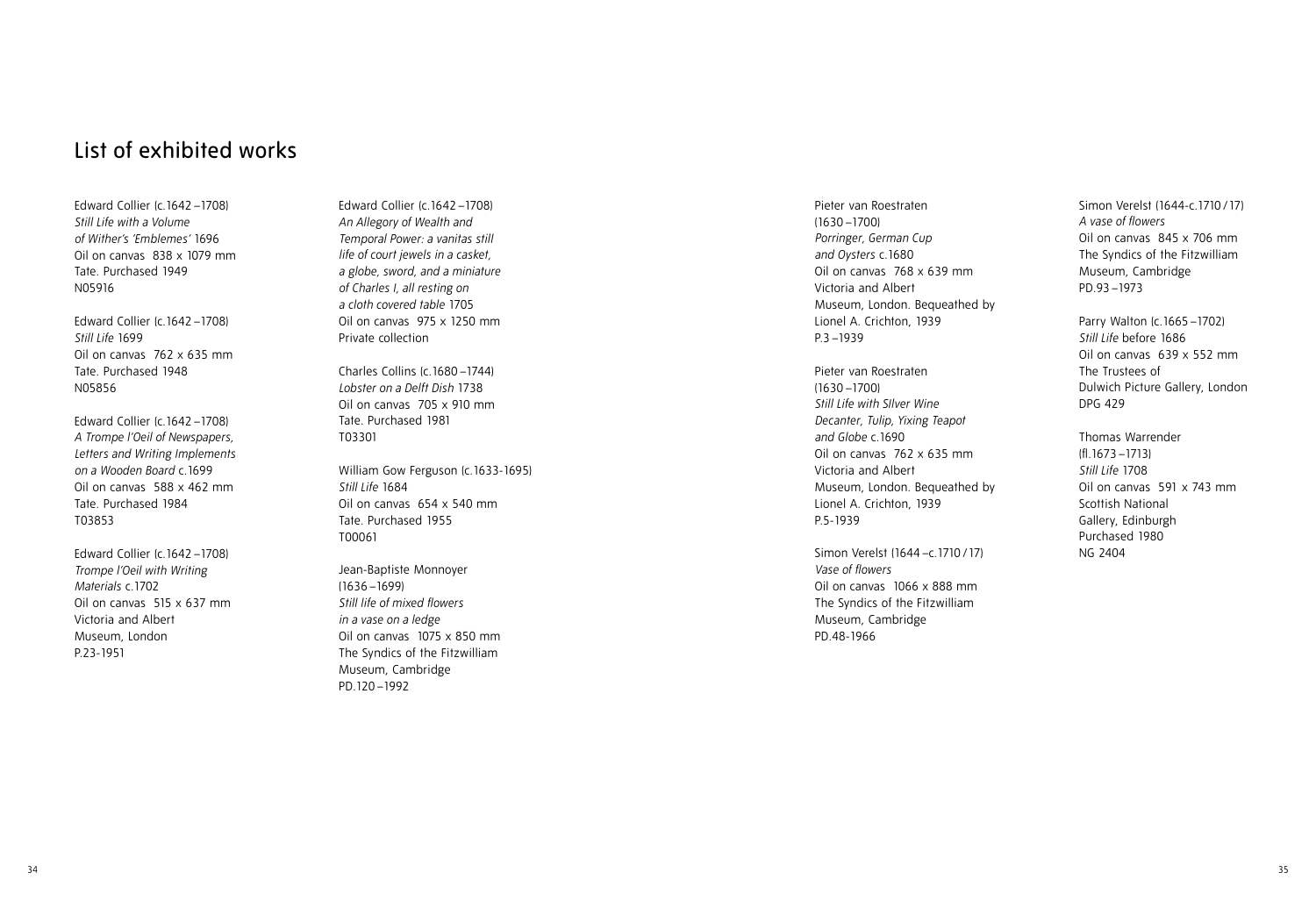# Acknowledgements

This display has been made possible by the provision of insurance through the Government Indemnity Scheme. Tate Britain would like to thank HM Government for providing Government Indemnity and the Department for Culture, Media and Sport and Arts Council England for arranging the indemnity.

### **The editor would like to thank the following for their generosity and assistance:**

Clare Bond, Xavier Bray, Amy Concannon, Mark Evans, Lucy Findley, Matt Fountain, Caroline Good, Emmeline Hallmark, Claudine van Hensbergen, Michiel Jonker, Sander Karst, Peter Moore, Tessa Murdoch, Cassia Maria Pennington, Debra Pring, David Scrase, Philippa Simpson, Helen Smailes, Thyrza Smith, Inger Ugland, Peter Volwerk

Mark Hallett, Nigel Llewellyn, Martin Myrone and members of the *Court, Country, City: British Art 1660 –1735* research team at the University of York and Tate Britain

**The lenders to the display:** The Trustees of Dulwich Picture Gallery, London; The Syndics of the Fitzwilliam Museum, Cambridge; Scottish National Gallery; Victoria and Albert Museum; and a private collection

**At Tate:** Tabitha Barber, Jennifer Batchelor, Penelope Curtis, Samuel Drake, Sionaigh Durrant, Juleigh Gordon-Orr, Karen Hearn, Rebecca Helen, Rica Jones, Matt Mear, Celeste Menich, Adrian Moore, Sarah Murray, Andy Shiel, Chris Stephens, Liam Tebbs and the art handling team

### **Image credits:**

Front cover (detail) © Tate, London Pages 2, 5, 25, 30 (detail) © Victoria and Albert Museum, London Pages 4, 11, 15, 16, 19 (details), 21 (details), 22, 29, 31 (detail) © Tate, London Pages 7, 12, 26 © The Fitzwilliam Museum, Cambridge Page 9 © Scottish National Gallery, Edinburgh Page 32 © The Trustees of Dulwich Picture Gallery, London Back cover (detail) © The Fitzwilliam Museum, Cambridge

Designed by Tate Design Studio

# Court, Country, City: British Art, 1660-1735

*Dead Standing Things* is the second of two displays at Tate Britain organised as part of 'Court, Country, City: British Art, 1660-1735', a major research project run by the University of York and Tate Britain, and funded by the Arts and Humanities Research Council.

More information and details about the project can be found at www.york.ac.uk/history-of-art/court-country-city



### **The art world in Britain 1660 to 1735**

*The art world in Britain 1660 to 1735* publishes primary sources and research tools for the study of the arts in Britain between the restoration of Charles II and the opening of Hogarth's St Martin's Lane Academy. Launched in October 2011, this long-term project will create a large body of transcribed sources that will underpin secondary databases, to include a biographical dictionary, a topographical index, a calendar of art sales and a database of transactions.

artworld.york.ac.uk

A longer version of 'From *dead-standing-things* to *still life*' by Caroline Good and a short essay by Peter Moore on still life and British graphic art can be found on the Dead Standing Things display micro-site hosted by the University of York at www.york.ac.uk/history-of-art/court-country-city

Further information about the individual works in the Tate collection featured in this booklet can be found via the Tate website at: www.tate.org.uk/art